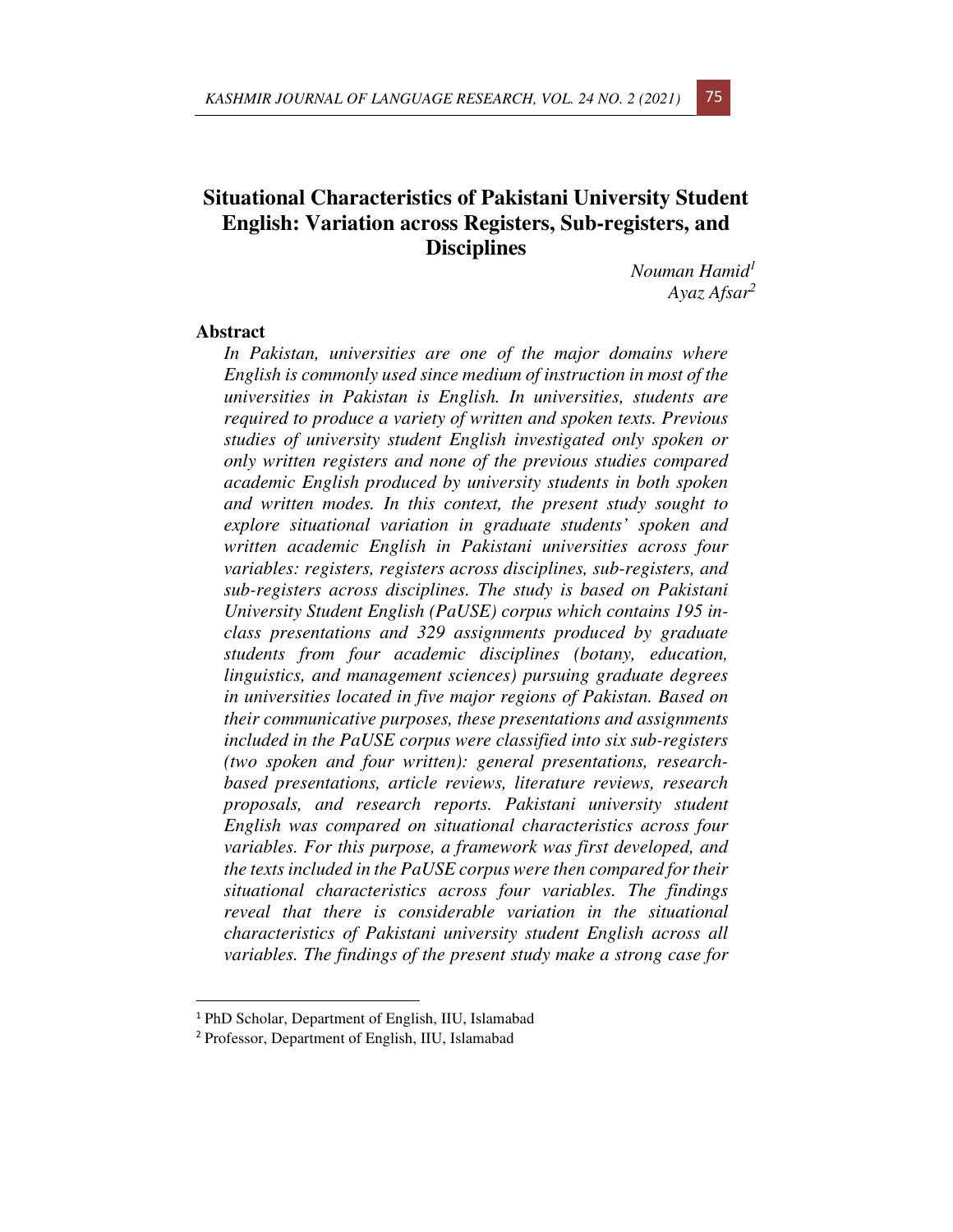*exploring linguistic variation in Pakistani university student English that will be presented in future studies.* 

#### **1. Introduction**

Despite being recognized as a distinct variety of English (Kachru, 1983) in the outer or extended circle (Kachru, 1988), English in Pakistan or Pakistani variety of English did not receive the attention of linguists until early 1990s. The earlier studies of Pakistani English were concerned with a) the morphological, syntactic, and semantic changes that English underwent due to its contact with indigenous languages of Pakistan or because of Islamic traditions (Baumgardner, 1990, 1998; Baumgardner, Kennedy, & Shamim, 1993; Mahboob, 2009; Mahboob & Ahmar, 2004), b) exploring differences between Pakistani, British, and/or American varieties of English on different levels (i.e., phonological, lexical, syntactic, and semantic) (Baumgardner, 1993; Kennedy, 1993; Rahman, 1990/2010; Talaat, 1993), and c) the attitudes of Pakistanis towards Pakistani English (Baumgardner, 1995; Jabeen, Mahmood, & Rasheed, 2011). All these studies were based on subjective as well as very small data.

However, towards the end of the first decade of the twenty-first century, researchers working on Pakistani English started establishing their claims on the basis of quantitative and empirical data, often employing corpus or corpora as data source. The focus of research also shifted towards a) describing the distinctive features of Pakistani English, b) empirically testing the claims made by earlier linguists about the characteristic features of Pakistani English, and c) comparing some linguistic features in Pakistani, British, and American varieties of English using corpus of each variety (Afsar & Kamran, 2011; Jabeen, Rai, & Arif, 2011; Malik & Saeed, 2015; Mahmood, A., 2009; Mahmood, R., 2009). Although these studies established their claims on the basis of frequency information, the corpora of Pakistani English used as data source in these studies included texts only from written registers and did not include any oral language. Moreover, these corpora were not balanced as they contained a large number of texts from some registers and very few from others. Finally, these studies also investigated only a few features of Pakistani English.

During the last few years (i.e., from 2013 onwards), a growing interest in analyzing the use of English in a specific domain (register) in Pakistan also started emerging. The focus of this line of research is on describing the linguistic variation within a specific domain or register and /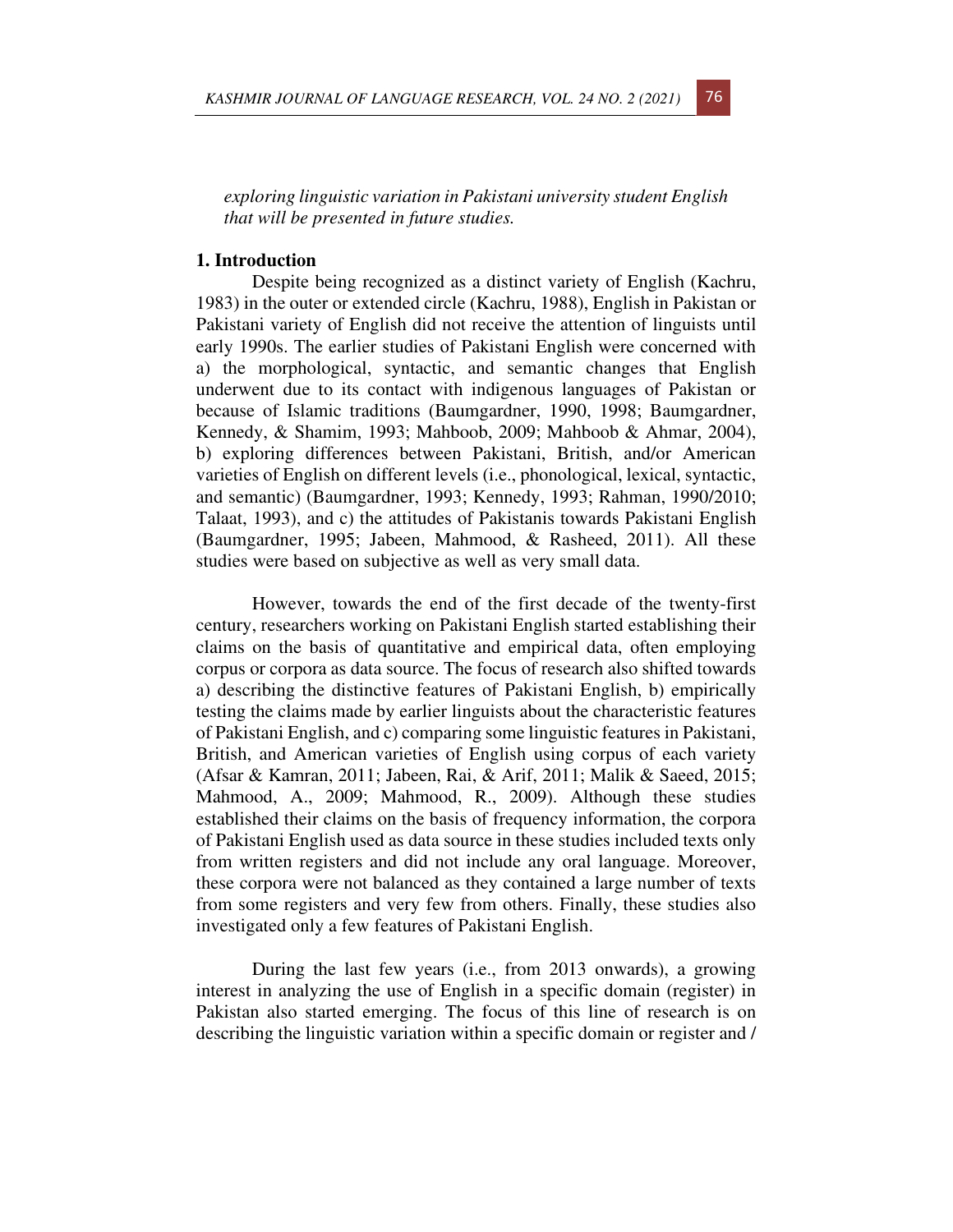or comparing the linguistic variation found in a specific register of Pakistani English with that of a comparable register of British English or American English. These studies investigated linguistic variation in written registers of Pakistani English including advertisements (Shakir, 2013), written registers of Pakistani English (Hussain, Mahmood, & Azher, 2016; Mahmood & Hussain, 2016), legal English (Asghar, Mahmood, & Asghar, 2018a, 2018b), book blurbs (Qasim & Shakir, 2016), press editorials (Alvi, Mehmood, & Rasool, 2016), press reportage (Ahmad & Mahmood, 2015), newspapers (Ahmad & Mahmood, 2016), fiction (Ali & Ahmad, 2016, 2017, 2019; Ali & Shakir, 2016), interactive registers (Shakir & Deuber, 2018), research articles (Rashid & Mahmood, 2019; Rashid, Mahmood, & Ahmad, 2017), and students' argumentative essays (Abdulaziz, 2017; Abdulaziz, Mahmood, & Azher, 2016). However, none of these studies carried out the situational analysis of the registers investigated – a very important characteristic of register analysis.

There are still other domains in Pakistan where English is widely used and there is a need to investigate the linguistic variation within those domains. In Pakistan, universities are one of the major domains where English is commonly used since medium of instruction in most of the universities in Pakistan is English. Moreover, the reading materials (textbooks, research articles, etc.) in most of the disciplines are in English. Furthermore, students have to produce a variety of written (responses to exam questions, term papers, response papers, theses, etc.) and spoken (presentations, group discussions, etc.) texts in most of the universities in Pakistan. In short, students in Pakistan are exposed to and produce a great number of written and spoken texts in university settings.

Linguists have long been interested in exploring English in academic settings, but university English has captured the attention of linguistics and researchers only in the last few decades (Biber, 2006b). However, there has been more research on registers that students are exposed to (textbooks, lectures, research articles, instructional material, etc.) (Barbieri, 2015; Biber, 2006a, 2006b; Biber & Barbieri, 2007; Biber, Conrad, & Cortes, 2004; Biber, Conrad, Reppen, Byrd, & Helt, 2002; Biber & Gray, 2016; Cao & Xiao, 2013; Carkin, 2001; Conrad, 1996b; Csomay, 2002, 2006; Egbert, 2014; Fortanet, 2004; Friginal & Mustafa, 2017; Gray, 2010, 2011; Gray & Cortes, 2011; Nesi & Basturkmen, 2006; Peacock, 2011) than the ones actually produced by them (students' term papers, assignments, presentations, etc.). In case of university students' English,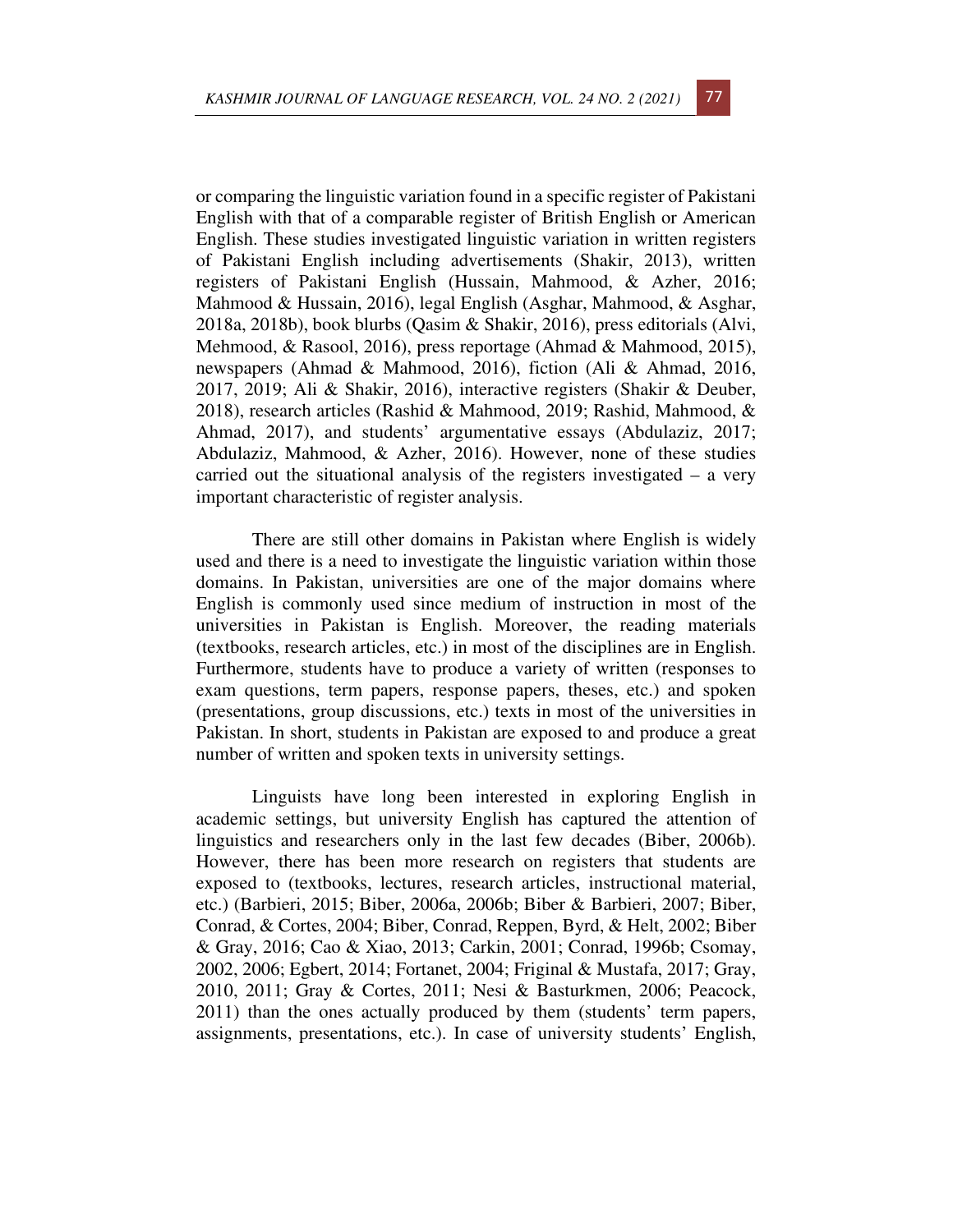there has been more research on the written English (Adel & Erman, 2012; Chen & Baker, 2010; Conrad, 1996a, 2018; Cooper & Bikowski, 2007; Cortes, 2002, 2004; Gardner, Nesi, & Biber, 2019; Hardy, 2015; Hardy & Friginal, 2016; Hardy & Romer, 2013; Leedham & Fernandez-Parra, 2017; Staples, Egbert, Biber, & Gray, 2016; Staples, & Reppen, 2016; Tasker, 2019; Weigle & Friginal, 2015) as compared to spoken English (Csomay, 2005, 2007, 2015; Iberri-Shea, 2011; O'Boyle, 2014; Poos & Simpson, 2002; Zareva, 2009a, 2009b, 2011, 2012, 2016). Although many studies of published academic language report on the results of situational analysis, most of the studies investigating variation in registers produced by students do not include comprehensive situational analysis, which constitute a gap.

University English has not received the attention of many linguists in Pakistan. Begum (2016) is one of the studies that explored university English in Pakistan. She investigated Masters' theses and Doctoral dissertations written by university students in Pakistan by employing multidimensional analysis framework. She compared theses and dissertations with respect to discipline and section. In another study, Yousaf and Shehzad (2018) investigated the structure of 4-word lexical bundles in Pakistani university students' doctoral dissertations across three disciplines and 9 sub-disciplines. However, like previously mentioned studies on university English, these two studies are only concerned with the language produced in written mode. Moreover, neither of these two studies carried out complete situational analysis of the registers investigated, which also constitutes a research gap.

With this background, the present study seeks to investigate the situational characteristics/features of graduate students' spoken and written academic English in Pakistani universities across registers, sub-registers, and disciplines, which, in turn, will make a case for exploring linguistic variation in Pakistani university student English that will be presented in future studies. The present study seeks to answer the following main and sub-questions.

- 1) In what ways, if any, is graduate students' academic English in Pakistani universities similar or different on its situational characteristics?
	- a. How far does graduate students' academic English in Pakistani universities vary on its situational characteristics across registers (presentations versus assignments)?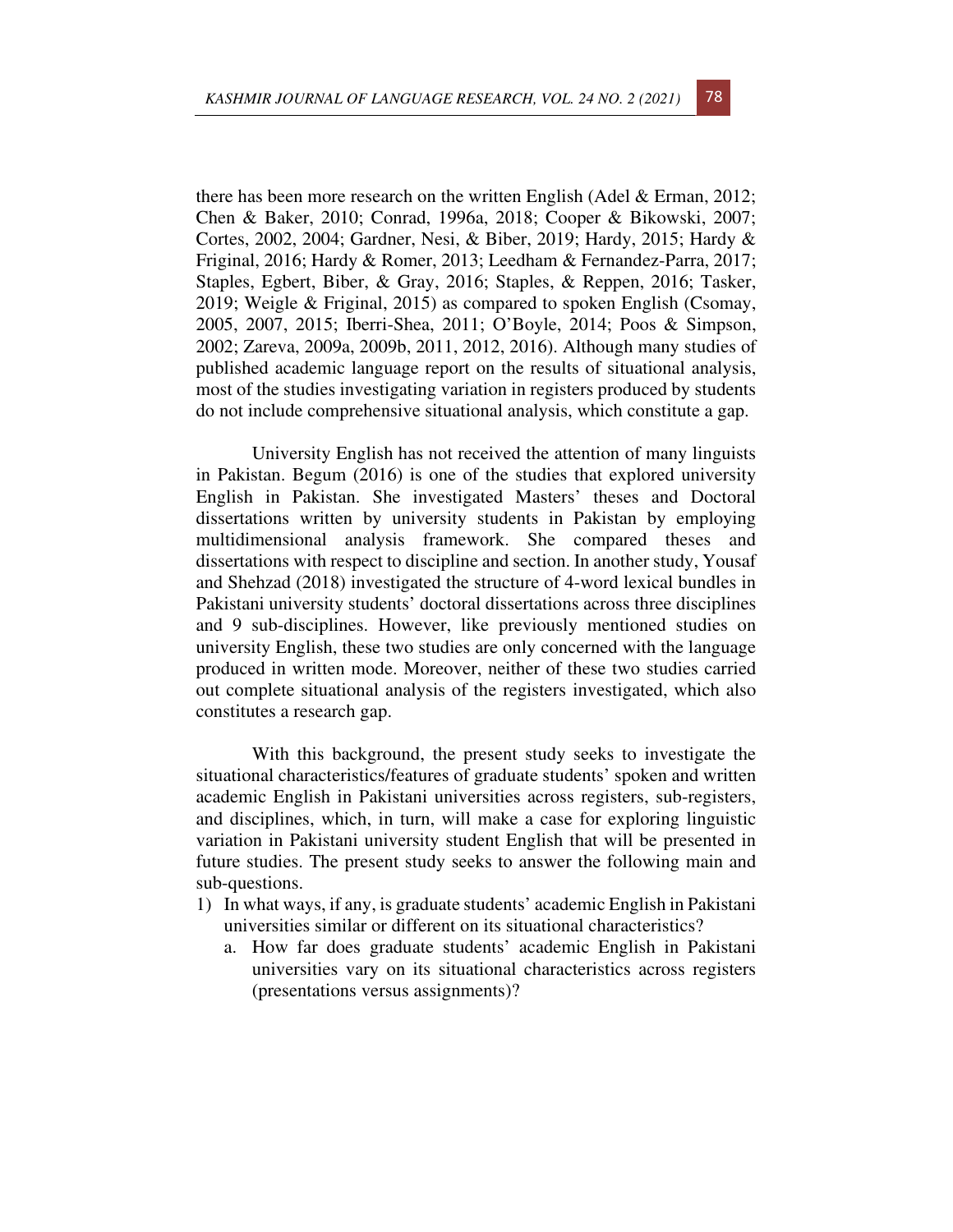- b. How far does graduate students' academic English in Pakistani universities vary on its situational characteristics across registers and academic disciplines?
- c. How far does graduate students' academic English in Pakistani universities vary on its situational characteristics across subregisters?
- d. How far does graduate students' academic English in Pakistani universities vary on its situational characteristics across subregisters and academic disciplines?

#### **2. Methodology**

#### **2.1. Compilation of Pakistani University Student English (PaUSE) Corpus**

Since there is no existing corpus of Pakistani students' academic English produced in university settings, a corpus representing students' academic English produced in Pakistani universities was compiled. The corpus was named as Pakistani University Student English (PaUSE) corpus which includes presentations and assignments produced by graduate students pursuing MS or M.Phil. degrees in four academic disciplines (botany, education, linguistics, and management sciences) in Pakistani universities. The texts for the PaUSE corpus were collected from universities located in five major regions of Pakistan, that is, The Punjab, Sindh, Khyber Pakhtunkhwa, Baluchistan, and Azad Kashmir or Pakistani administered Kashmir.

Although students in Pakistani universities produce a number of written texts, for instance, assignments, response to exam questions, theses, etc., keeping in view the previous studies, only assignments were collected as representative of students' written language (English) whereas class presentations were collected as representative of their spoken English since it is the only type of spoken text that students in Pakistani universities produce in English. Assignments are written texts that students produce outside the classroom to satisfy a course requirement with enough time for writing, editing, and revising. They may be written in response to the prompt provided by the teacher or on the basis of library research, a smallscale field research, or a proposal for a future study. These are graded and contribute to the final grade of a course. Presentations, on the other hand, consist of speech delivered formally by students in front of a class on library research or term project (Hyland, 2009). The in-class presentations are usually tied to a written assignment and are often rehearsed; therefore,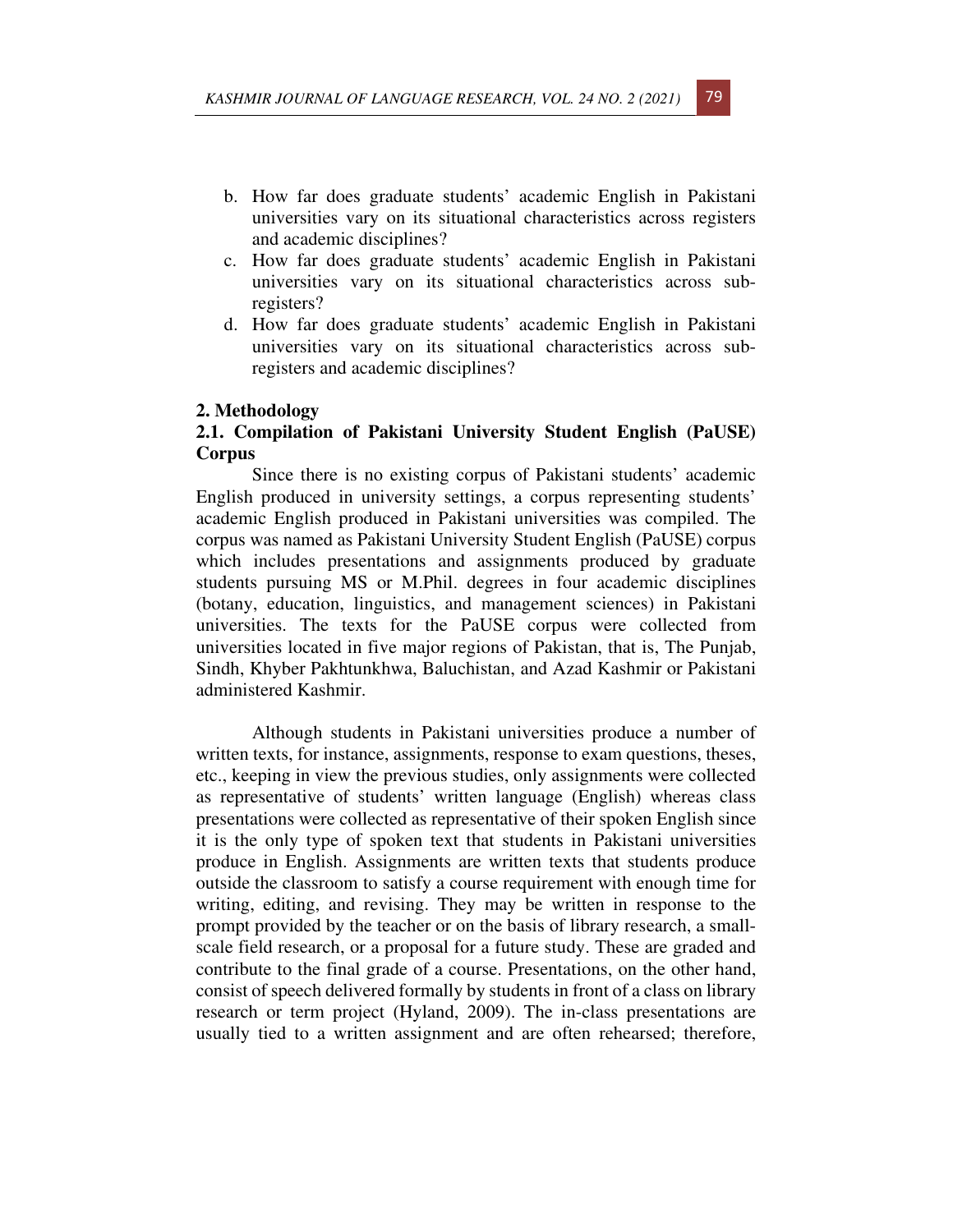presentations are expected to share linguistic features from both written and oral registers (Iberri-Shea, 2011; Zareva, 2016). Studies reveal differences in the way L1 English students and second or foreign learners of English perceive in-class presentations. Native English students see presentations as an opportunity to present information in an informal way as well as to interact with audience and keep them involved. L2 presenters seem to be preoccupied with the informational aspect of presentations without focusing on involving their audience (Zareva, 2009a). L2 presenters are often reported to be reading aloud from PowerPoint slides or a prepared paper (Hyland, 2009). Presentations, like written assignments, are often graded and contribute to the academic progression of a student.

As far as the academic level is concerned, assignments and presentations produced by Students enrolled in only MS/MPhil programs (equivalent to eighteen years of education) were collected. This level was chosen because the students below this level lack proficiency in speaking and/or writing in English. Moreover, the academic level above MS/MPhil – PhD level - was not considered appropriate for the present study as doctoral degrees in the select disciplines are not offered in many Pakistani universities and where they are offered, the student enrollment is too low to get enough texts.

The assignments and audio-recoded presentations included in the PaUSE corpus were collected within a period of two and a half years (from Spring 2016 to Spring 2018). Once collected, the audio-recorded presentations were transcribed orthographically following conventions given in Edwards and Lampert (1993) and Biber, et al. (2004). Finally, presentations and assignments were classified into sub-registers based on their communicative purposes. For this purpose, we went through each and every assignment and presentation and labeled it with the closest possible category mentioned in the previous literature. We also sought expert opinion by asking some linguists to categorize some texts. Input was also taken from relevant class instructors in case it was found difficult to categorize a text. Six sub-registers emerged from the close examination of Pakistani university students' presentations and assignments, that is, general presentations, research-based presentations (two sub-registers of presentations), article reviews, literature reviews, research proposals, and research reports (four sub-registers of assignments). The six sub-registers found in Pakistani university student English mainly differ in their communicative purposes. Article review presents a positive and/or negative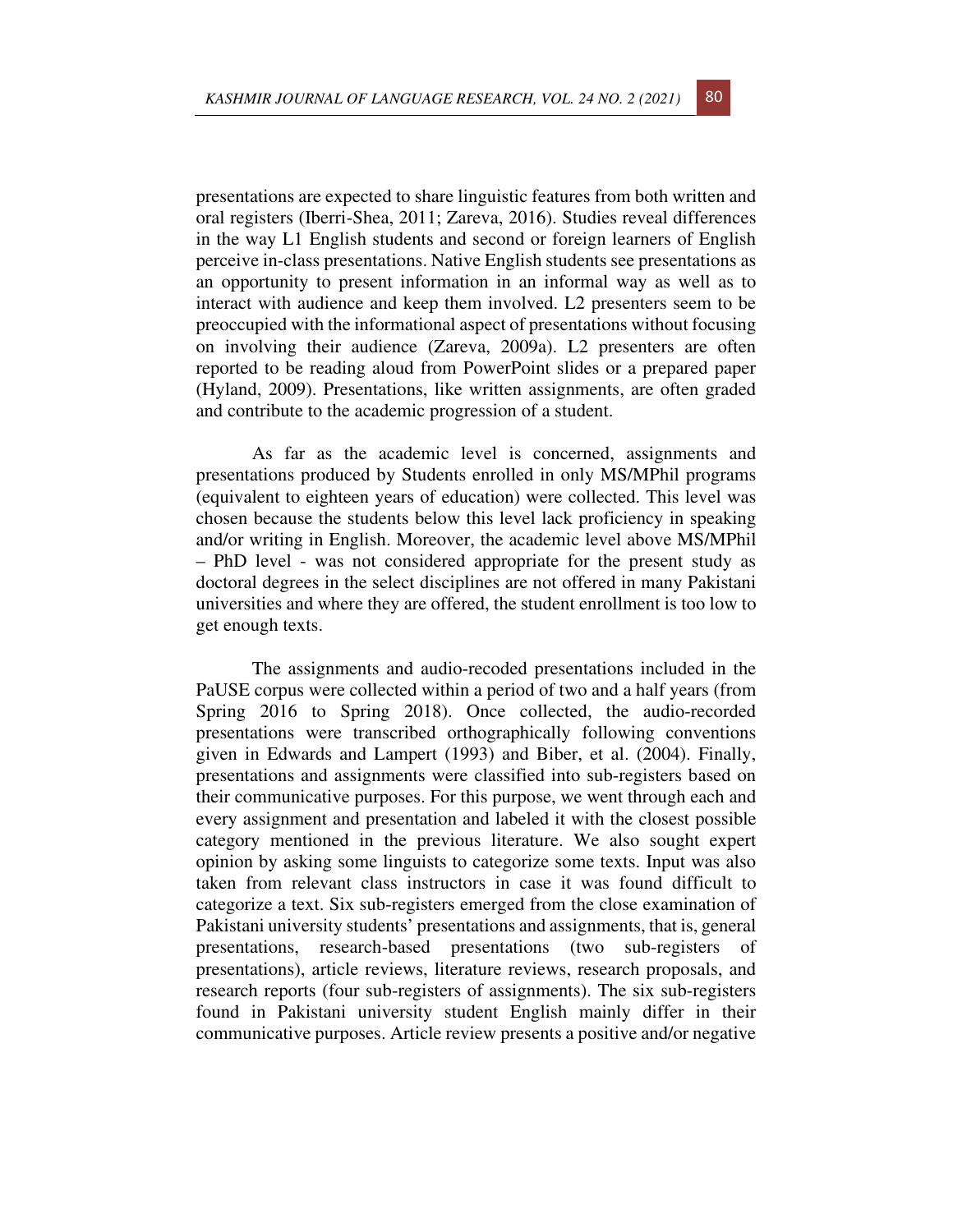assessment of a research article, literature review incorporates and synthesizes information from multiple sources, research proposal explains how a future problem will be investigated, and research report presents findings of an original research related to a field (Cooper & Bikowski, 2007; Romer & O'Donnell, 2011). On the other hand, general presentations are based on some library survey while research-based presentations report some original research carried out by the presenter(s).

The final corpus contains five hundred and twenty-four texts and comprises close to one million words (927,439 words to be exact). The corpus contains more assignments (329 texts, 757,764 words) than presentations (195 texts, 169,675 words), which means that 62.79% of the corpus texts consist of assignments and 37.21% are presentations.

As far as the percentage of texts (assignments and presentations combined) across disciplines is concerned, majority of the texts of the PaUSE corpus come from linguistics (35.31%), followed by 26.53% from management sciences and 23.09% from education, while the least number of texts are from botany (15.08%).

If we consider the discipline-wise breakdown of the two components of the PaUSE corpus, assignments follow the same trend as was observed for the overall corpus but with different percentages. Most of the assignments, like overall texts, are from linguistics (34.04%), followed by management sciences, education, and botany with 31.31%, 19.15%, and 15.5%, respectively. As far as the presentations are concerned, the trend is a bit different although most of the presentations still come from linguistics (37.44%), followed by education with 29.74% texts, while management sciences, and botany are represented by 18.46% and 14.36% of the presentations, respectively.

As far as sub-registers are concerned, out of two presentation subregisters, 70.26% of the presentations included in the PaUSE corpus belong to the category of general presentations while 29.74% are research-based presentations. On the other hand, the highest number of assignments found in the PaUSE corpus belong to the sub-register of literature review (35.26%), whereas the sub-register of article review contains the least number of assignments (10.33%). Interestingly, the sub-registers of research proposal (27.35%) and research report (27.05%) are found with almost similar percentage of texts.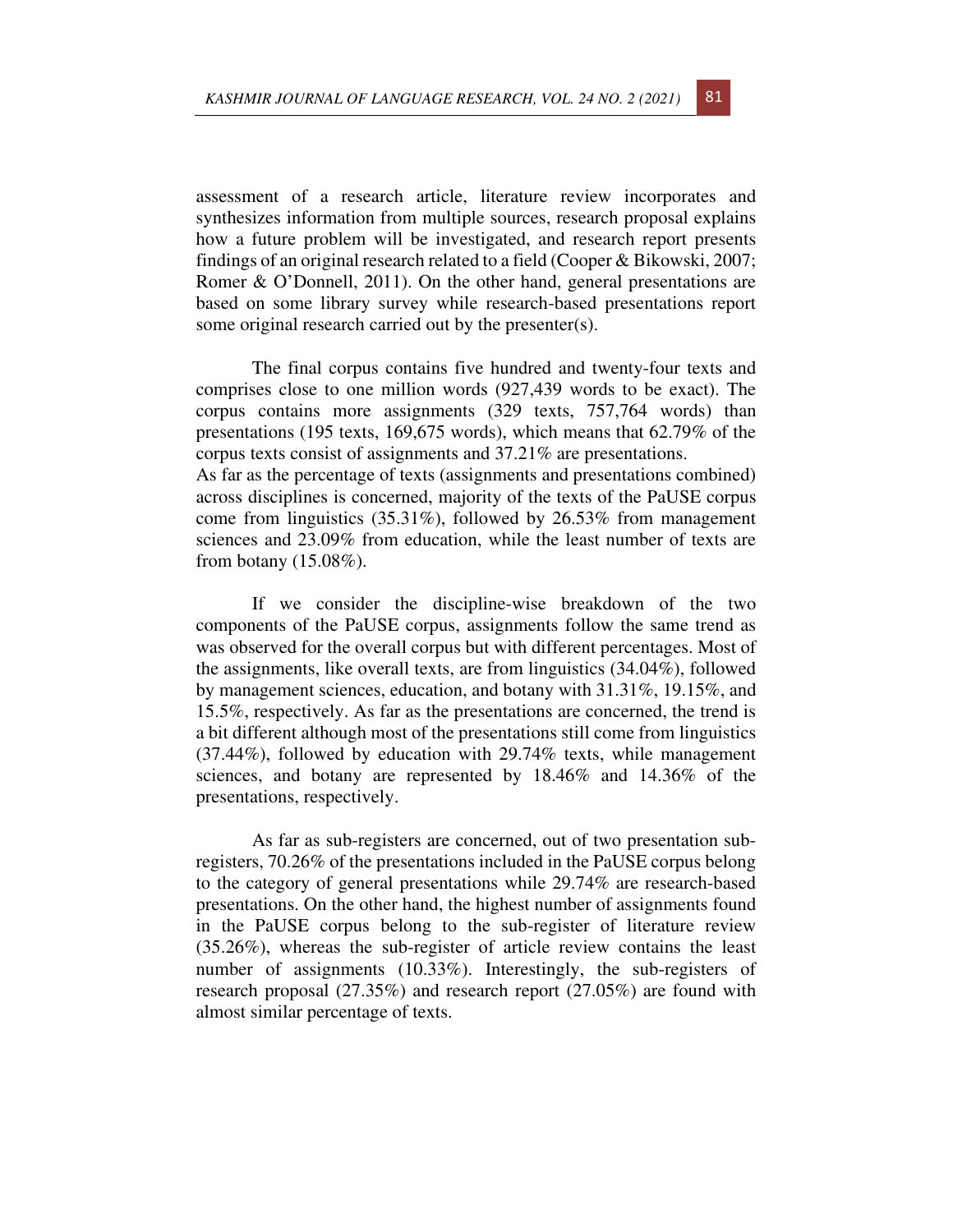Finally, with respect to disciplines, general presentations have the highest frequency of occurrence in education (36.5%), followed by linguistics (24.09%), management sciences (21.17%), and botany (18.25%). Researchbased presentations are predominantly found in linguistics (68.96%) with very few texts from other three disciplines. As regards the occurrence of assignment types with respect to disciplines, article reviews are mainly found in linguistics (61.76%) with a few texts from management sciences and education, whereas no assignment belonging to this category came from botany. Additionally, literature reviews are most abundantly found in management sciences (34.48%), followed by botany (25.86%), education (22.41%), and linguistics (17.24%). Research proposals, on the other hand, are found in equal percentage (38.89%) in linguistics and management sciences, while the other two disciplines have very few assignments belonging to this category. Finally, linguistics has the highest percentage of research reports (40.45%) than the other three disciplines.

## **2.2. A Framework for Analyzing the Situational Characteristics of Pakistani University Student English**

This study adopts the register analysis framework (Biber, 1988; Biber & Conrad, 2009), which includes three components: description of the situational characteristics, analysis of pervasive linguistic features, and establishing a functional association between situational characteristics and pervasive linguistic features (Biber, 1994; Biber & Conrad, 2009). Register is taken here as a "variety associated with a particular situation of use (including particular communicative purposes)" (Biber & Conrad, 2009, p. 6). Although situational analysis and linguistic analysis are applied cyclically in a register study, situational analysis is more basic than linguistic analysis, and it is recommended that register analysis should begin with the description of the situation in which a register is produced since register, by definition, is a language variety tied to a situation and communicative purpose (Biber & Conrad, 2009). Therefore, the present study reports the results of the first component of register analysis, that is, discovering variation in the situational characteristics of Pakistani university student English across registers, sub-registers, and disciplines. This study treats presentations and assignments as registers and different types of assignments and presentations as sub-registers since they differ in their situational characteristics as well as communicative purposes.

Different frameworks of situational analysis have been used in the previous studies of register analysis; however, the most comprehensive and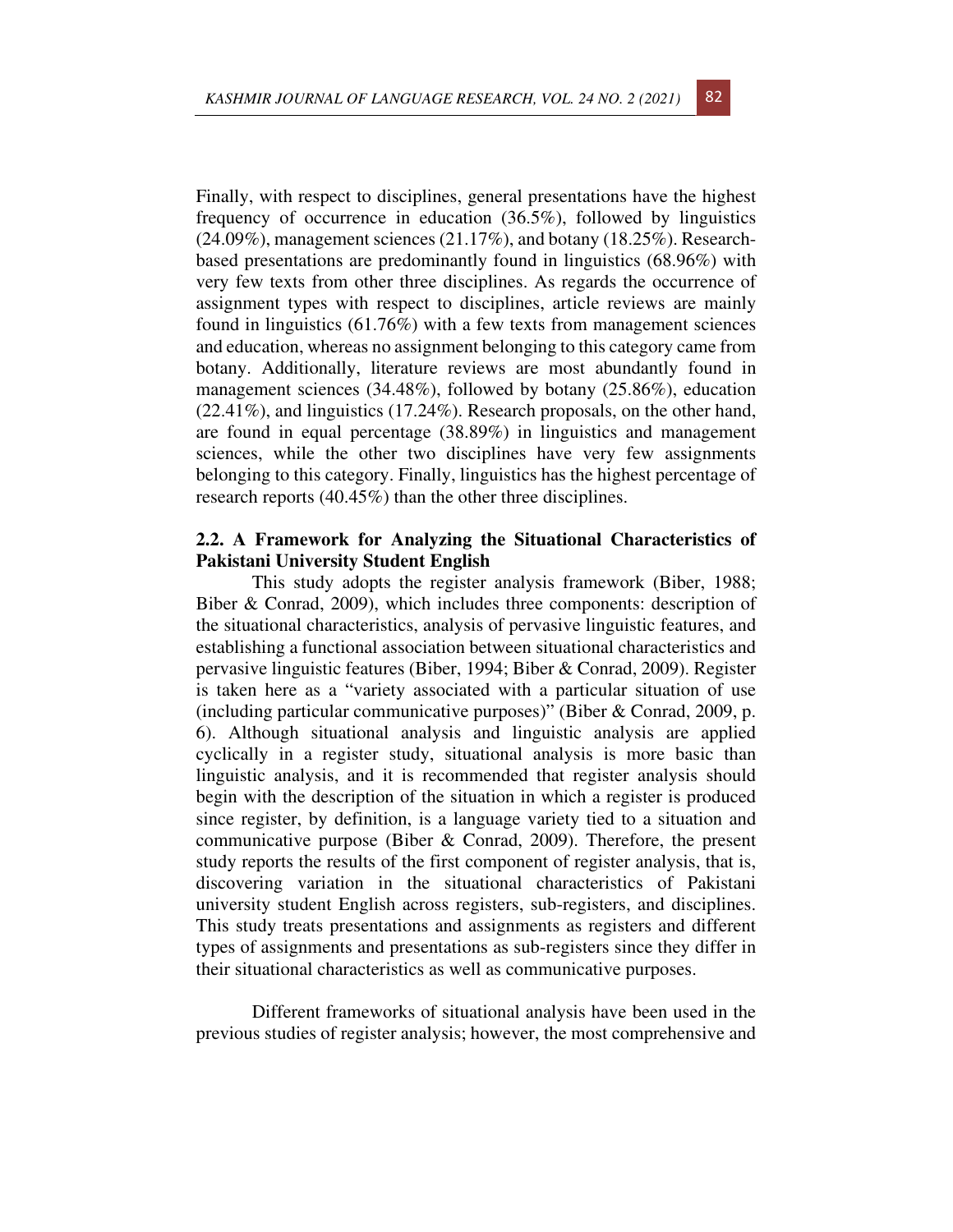detailed framework was presented by Biber & Conrad (2009) which was built on earlier frameworks presented in Biber (1988) and Biber (1994). This framework has the potential of presenting the complete situational characteristics of individual registers as well as describing the similarities and differences between or among registers (Biber, 1994). This framework helps describe the situational characteristics of registers from seven perspectives: a) "participants" (various characteristics of addressors and addressees), b) "relations among addressors and addressees" including interactiveness, c) "channel" which includes mode and specific medium, d) "production circumstances", e) "setting", f) "communicative purpose" involving both general and specific purposes along with factuality and expression of stance, and g) "topic" which includes general topical domain as well as specific topic (Biber & Conrad, 2009, p. 40).

This framework has been widely used for the situational analysis of various registers during the last few decades. However, modified versions of this framework have also been used for the description of the situational characteristics of specialized registers, especially registers within the umbrella term of "academic prose" (Conrad, 1996b; Carkin, 2001; Gray, 2011; Egbert, 2014). The motives behind modification of the framework for describing the situational characteristics of specialized registers were that a) some of the components or categories of this framework were deemed irrelevant for the description of certain registers and b) some additional categories or components were required to fully describe the situational characteristics of specialized registers.

However, none of the earlier frameworks can provide the complete description of university students' assignments and class presentations as all of these were aimed at describing the situational context of academic texts produced by experts or professionals. Therefore, we developed a framework (summarized in Table 2.1) by taking categories from some of the frameworks described in the present section. Most of the categories included in our framework are from Biber and Conrad's (2009) framework since it is the only available framework that has the potential to compare a variety of general and specialized registers produced in both spoken and written modes. However, some of the categories borrowed from Biber and Conrad's (2009) framework are treated differently in our framework. Moreover, the framework we developed to describe the situational characteristics of assignments and class presentations produced by graduate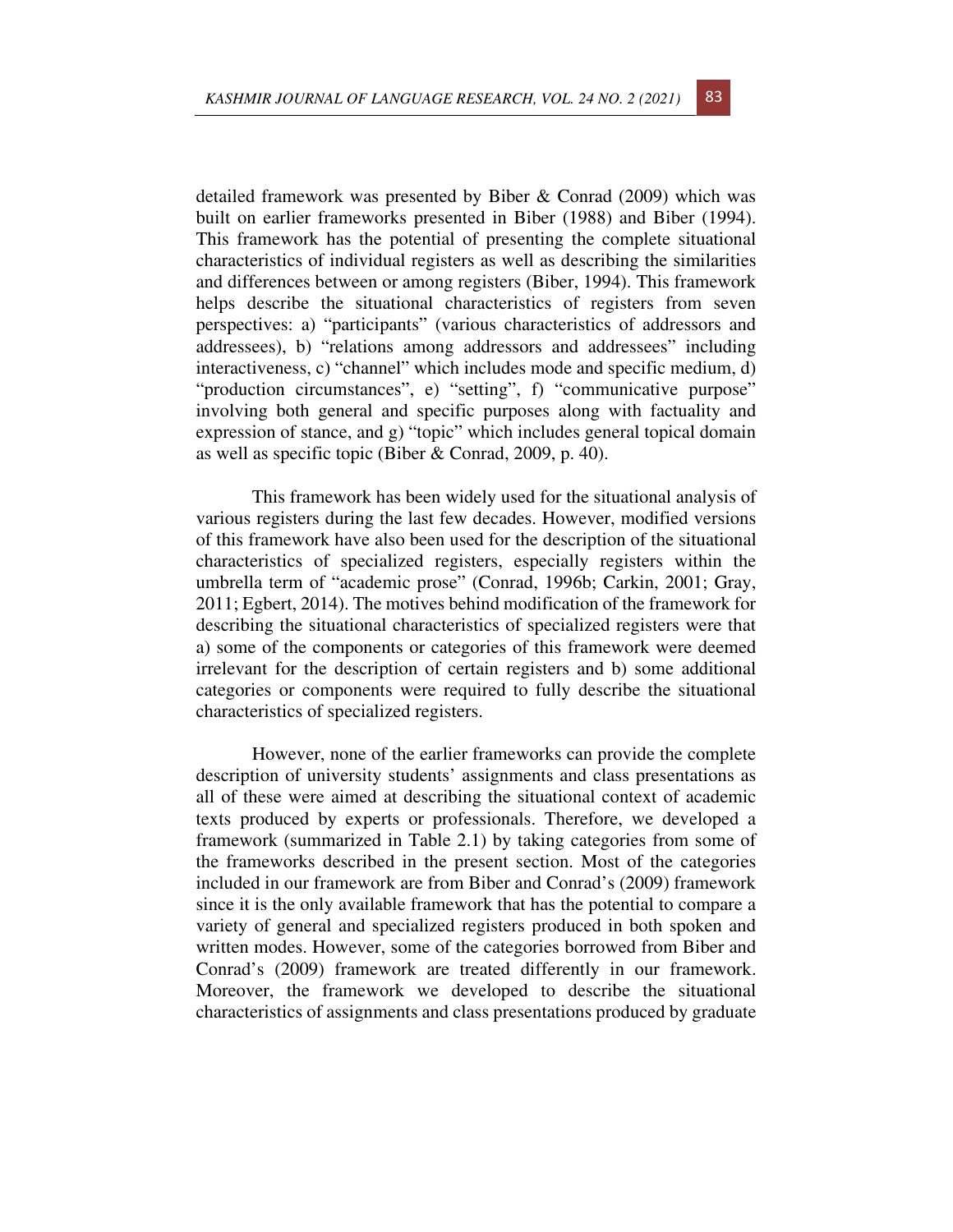students in Pakistani universities also includes some categories from other frameworks (e.g., Conrad, 1996b; Gray, 2011; Egbert, 2014).

The framework contains nine components or categories which are not hierarchical. The first component describes the characteristics of participants who are involved in communication event. It mainly includes the characteristics of addressor(s) and addressee(s). For addressor(s), we will describe for each text whether addressor is writer or speaker; single or group; male, female, or both (in case a text is produced by a group of students involving members of both genders). Gray (2011) and Egbert (2014) categorized the authors of journal articles, popular academic books, and university textbooks into three types based on their number: one author (single), 2-4 (small group), and five and more (large group). However, since very few texts included in the PaUSE corpus are produced by more than one author, it makes more sense to use only two categories, that is, single and group. Moreover, we will also explain whether a text is produced for single addressee or a group of addressees and whether the communication event involves the presence of on-lookers or not. Since age and first language background of the addressor(s) were not recorded during corpus compilation, these are not considered here. Moreover, some other characteristics of the addressor(s) – education, profession, etc. - are also not included since these are constant and do not vary with respect to any of the variables (register, sub-register, discipline).

The second component focusses on the relationship among participants. Here the focus will be on the possibility of interactiveness between addressor(s) and addressee(s), addressor-addressee relationship, relative status or power which will be described in terms of low-high, high-low, or equal, and amount of shared knowledge between addressor(s) and addressee(s). This component is important for describing the situational characteristics of assignments and presentations since the texts included in the PaUSE corpus are expected to vary on this component on at least one variable (i.e., mode).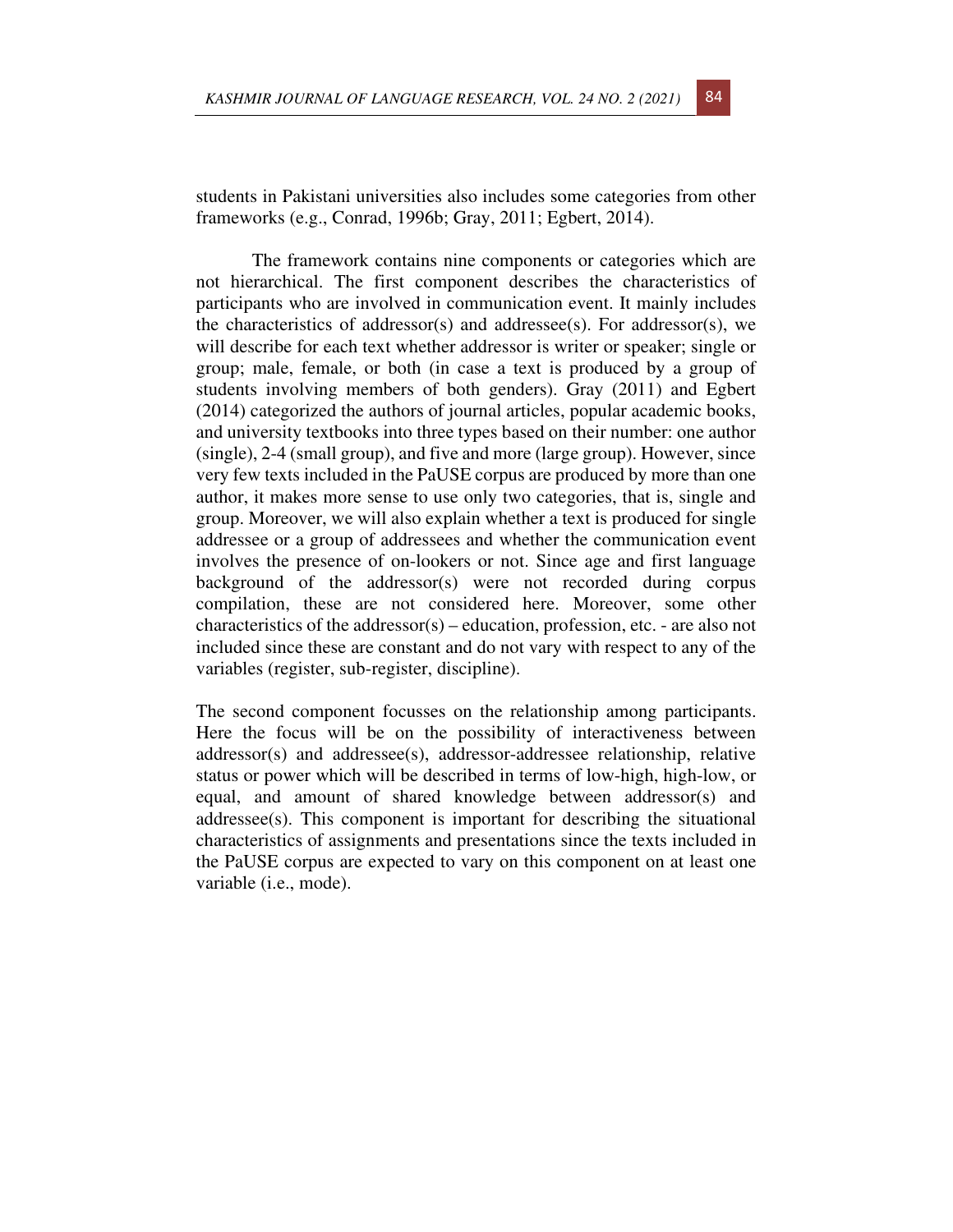## **Table 2.1. Framework for Analyzing the Situational Characteristics of Pakistani University Student English**

## **I. Participants**

- A. Addressor(s) (i.e., speaker or writer)
	- 1. Number of speaker or writer
		- Single
		- Group
	- 2. Gender of speaker or writer
		- Male
		- Female
		- Both
- B. Addressee(s): single or plural
- C. Are there on-lookers?

## **II. Relations among participants**

- A. Interactiveness
- B. Addressor-addressee relationship
- C. Relative status or power: low-high, high-low, or equal
- D. Shared knowledge

## **III. Channel**

- A. Mode: speech or writing
- B. Specific Medium: transcribed, printed, or face-to-face

## **IV. Production and comprehension circumstances**

- A. Production: real time, planned, scripted, revised and edited
- B. Comprehension: real time, skimming, careful reading

#### **V. Text Length**

 A. text length in terms of average number of words per text B. Range

#### **VI. Setting**

- A. Are the time and place of communication shared by participants?
- B. Is the place of communication public or private?
- C. Is the time contemporary or historical?

## **VII. Communicative purpose**

- A. General purpose
- B. Specific purpose(s)

## **VIII. Topic or Subject**

#### **IX. Evidence**

- A. Level of evidence: primary, secondary
- B. Type of evidence: qualitative vs quantitative

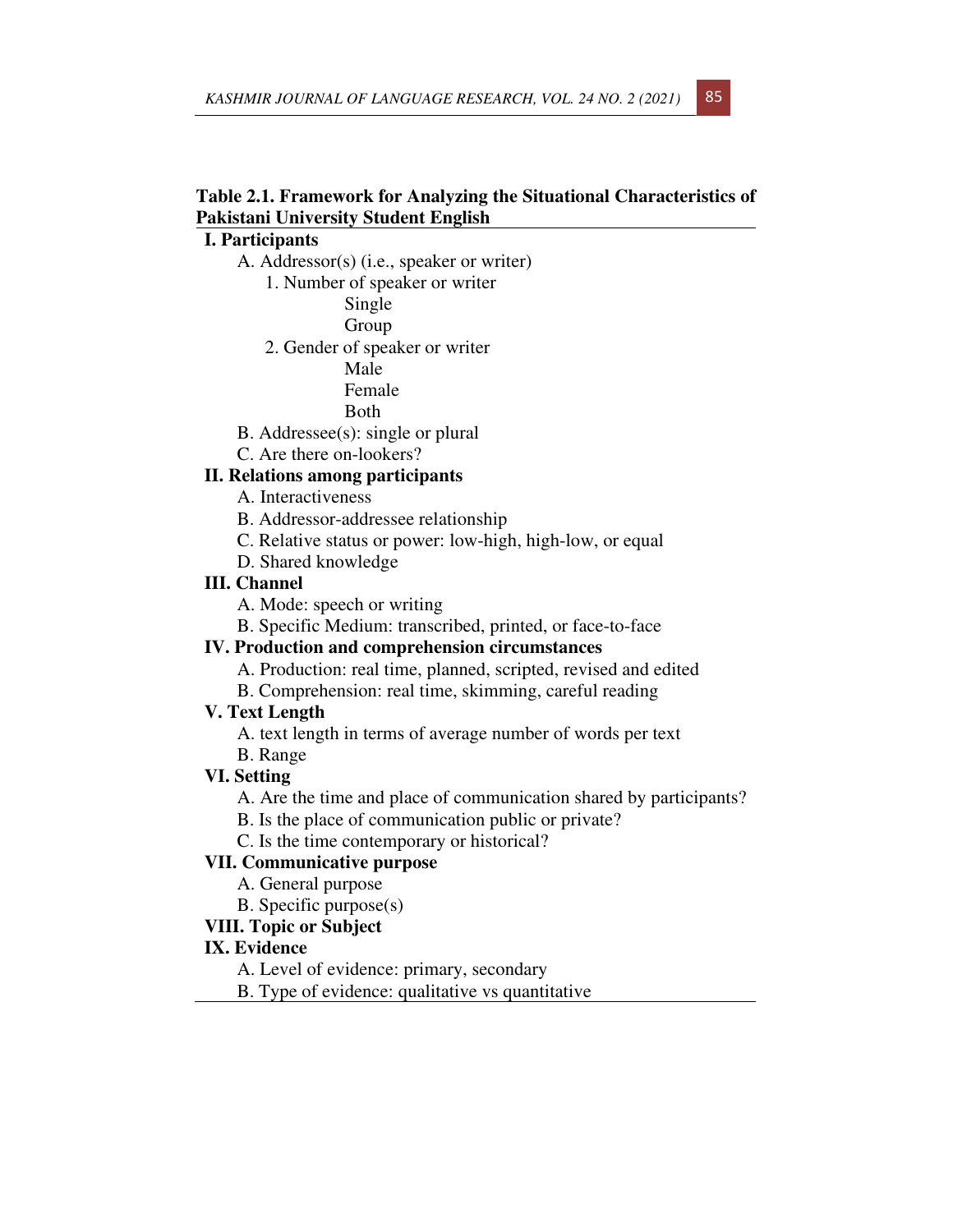The fifth component describes the text length. This component was not included in Biber and Conrad's (2009) framework, however, it is there in other frameworks (e.g., Conrad, 1996b; Gray, 2011). In this component, for each text included in the PaUSE corpus, we will present the mean text length as well as range. However, contrary to Conrad (1996b) and Gray (2011) who described text length in terms of average number of pages, we will use average number of words as a measure of text length. This choice is based on the reason that both Conrad (1996b) and Gray (2011) worked mainly on published texts which have standard page size, font size, line spacing, etc., the assignments in the PaUSE corpus do not seem to follow similar standards for font size or line spacing, therefore, considering average number of pages as an indicator of text length is not a reliable measure; instead, it makes much more sense to consider average number of words as a measure of text length.

The sixth component – setting – is exactly the same as is given in Biber and Conrad's (2009) framework. Here, we will describe whether the time and place are shared by participants, whether the communication took place at a public or private place, and whether the communication is related to the present or historical time. This component is also important and relevant here since it has the potential of distinguishing the texts included in the PaUSE corpus on at least one variable.

The next two components explain the communicative purpose(s) (both general purpose and specific purpose(s)) and subject or topics. Finally, in the last component, we will describe whether the texts use primary evidence or secondary evidence and in case of primary evidence, is it qualitative or quantitative. In section 3, we describe and compare the situational characteristics of Pakistani university student English with respect to different variables.

#### **3. Results and Discussion**

Biber and Conrad (2009) mention four methods for describing the situational characteristics of registers which include a) personal experience and observation, b) discussion with expert informants, c) previous research covering the kinds of registers one is interested in, and d) actual analysis of texts from the register. The situational characteristics of Pakistani university student English we present in this section is based on information gathered from all four sources. Some of the situational characteristics of Pakistani university student English were easy to discover owing to our personal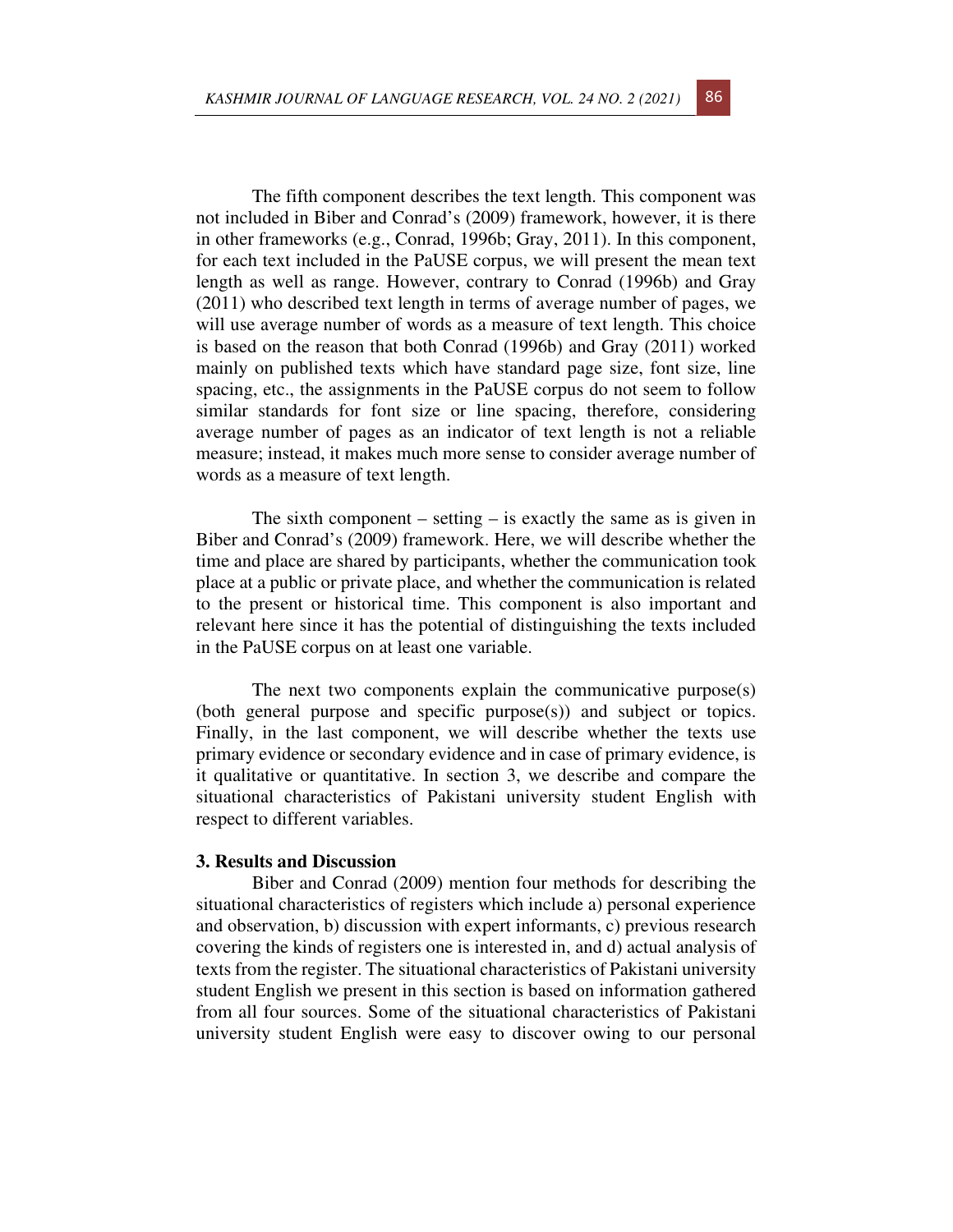experience, observation, and familiarity as university teachers with the characteristics of students' assignments and presentations. Some other situational characteristics were identified through actual examination of the presentations and assignments included in the PaUSE corpus during transcription of presentations and cleaning up of assignments. However, in case a feature remained ambiguous despite our familiarity with the registers as well as analysis of the actual texts, help was sought either from language teaching experts or previous literature reporting the situational characteristics of similar registers. In the remainder of this section, we will describe the situational features of the texts included in the PaUSE corpus, highlighting similarities and differences between a) assignments and presentations (registers), b) assignments and presentations with respect to each of the four disciplines, c) different sub-registers of assignments and presentations, and d) sub-registers of assignments and presentations with respect to each of the four disciplines. For some features, we will present numerical information, while others will be discussed through nonnumerical description.

#### **3.1. Situational characteristics of assignments and presentations**

This section explains the similarities and differences in the situational characteristics of assignments and presentations – the two major registers produced by students in Pakistani universities. This comparison is important since one of the aims of the present study is to discover variation in the language produced by Pakistani university students across spoken and written modes as represented by presentations and assignments, respectively. As assignments and presentations are general registers, it is expected that there will be more variation in the situational characteristics of these two registers as compared to specialized registers or sub-registers. The results of the situational analysis of assignments and presentations discussed here are not based on the similarities and differences in the situational features of these two registers in general but are based on the analysis of assignments and presentations included in the PaUSE corpus. The situational characteristics of the assignments and presentations produced by students in Pakistani universities can be divided into three groups of features: a) the features shared by assignments and presentations, a) those that vary across assignments and presentations, and c) those that cannot be specified for general registers like assignments and presentations. Tables 3.1 and 3.2 summarize the situational characteristics of presentations and assignments included in the PaUSE corpus, respectively.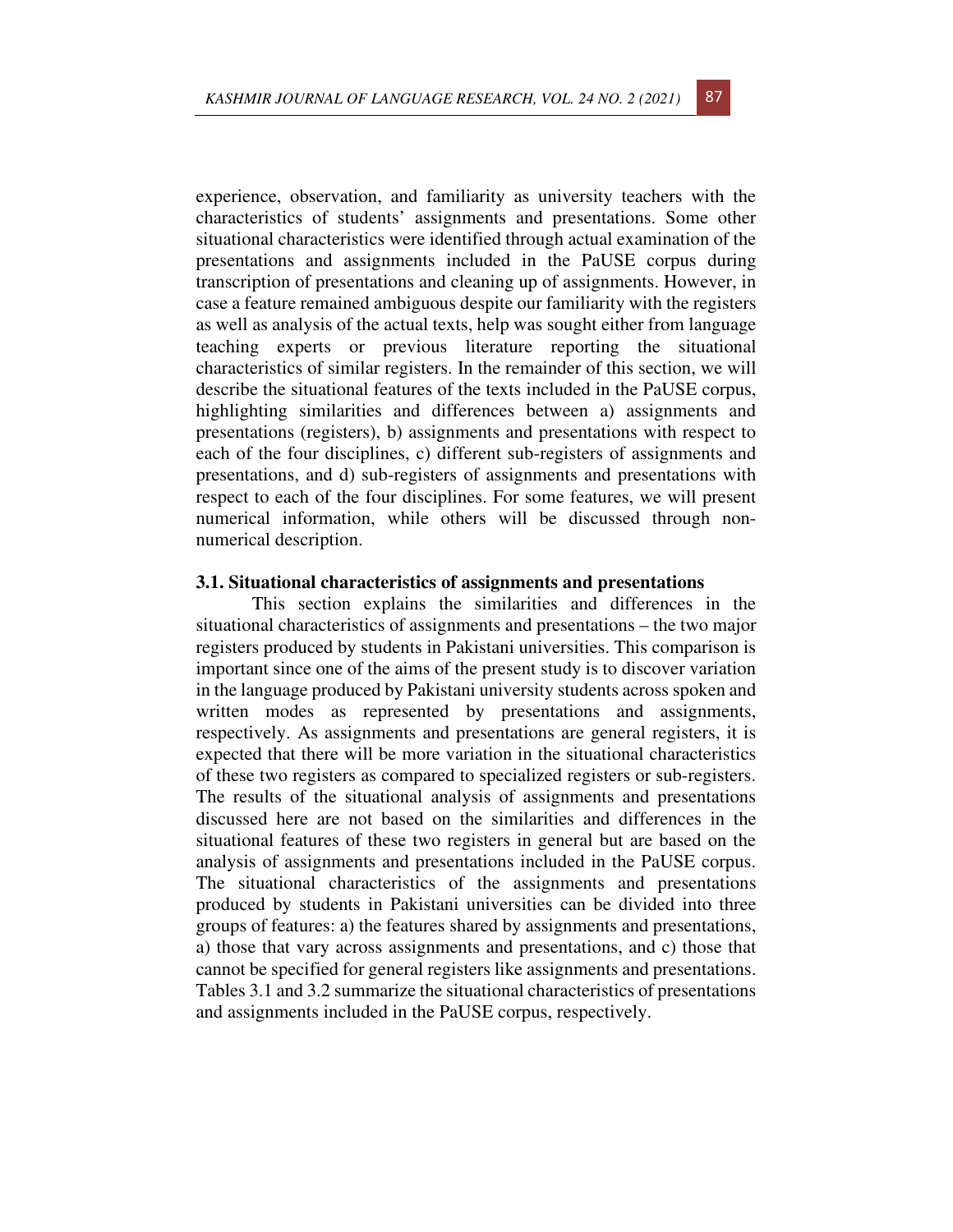In fact, there are very few situational features that are shared by assignments and presentations represented in the PaUSE corpus. For instance, both assignments and presentations represented in the PaUSE corpus are produced by graduate students, are graded, and the grades count in the overall academic progress. Moreover, all the assignments and presentation included in the PaUSE corpus are judged by the concerned class instructor as fulfilling the minimum passing criteria. Furthermore, there is a possibility of interaction between addressor(s) and audience in both assignments and presentations, however, both differ in their nature of interactiveness. Both assignments and presentations require some specialized knowledge shared between addressor(s) and audience. They address topics related to present time or near past. Another similarity between assignments and presentations lies in their general communicative purpose which, in both cases, is to share information and/or explain concepts and methods. Finally, in both cases, there are far more texts produced by single speaker or writer than groups of speakers or writers.

Overall, the PaUSE corpus contains more assignments than presentations. Out of total texts included in the PaUSE corpus, there are around 63% assignments and 37% presentations. Although assignments and presentations are similar in the sense that most of the texts in each register are produced by single addressors, the two registers differ with respect to the percentage of texts produced by single addressor or groups of addressors. For example, 85% of the total presentations are produced by single speakers or presenters whereas the rest have more than one presenter. On the other hand, a little less than 87% of the assignments are produced by single writer while around 13% have more than one writer. With respect to the number of speaker or writer, assignments and presentations also vary with respect to text length. For instance, presentations made by groups are much longer (1899.31 words per text) than the ones delivered by single speakers (690.33 words per text). On the contrary, assignments produced by single writers are slightly longer (2310.83 words per text) as compared to those written by more than one writer (2254.04 words per text). These differences, of course, have to do with the types of assignments and presentations as well as disciplines which will be discussed in later sections.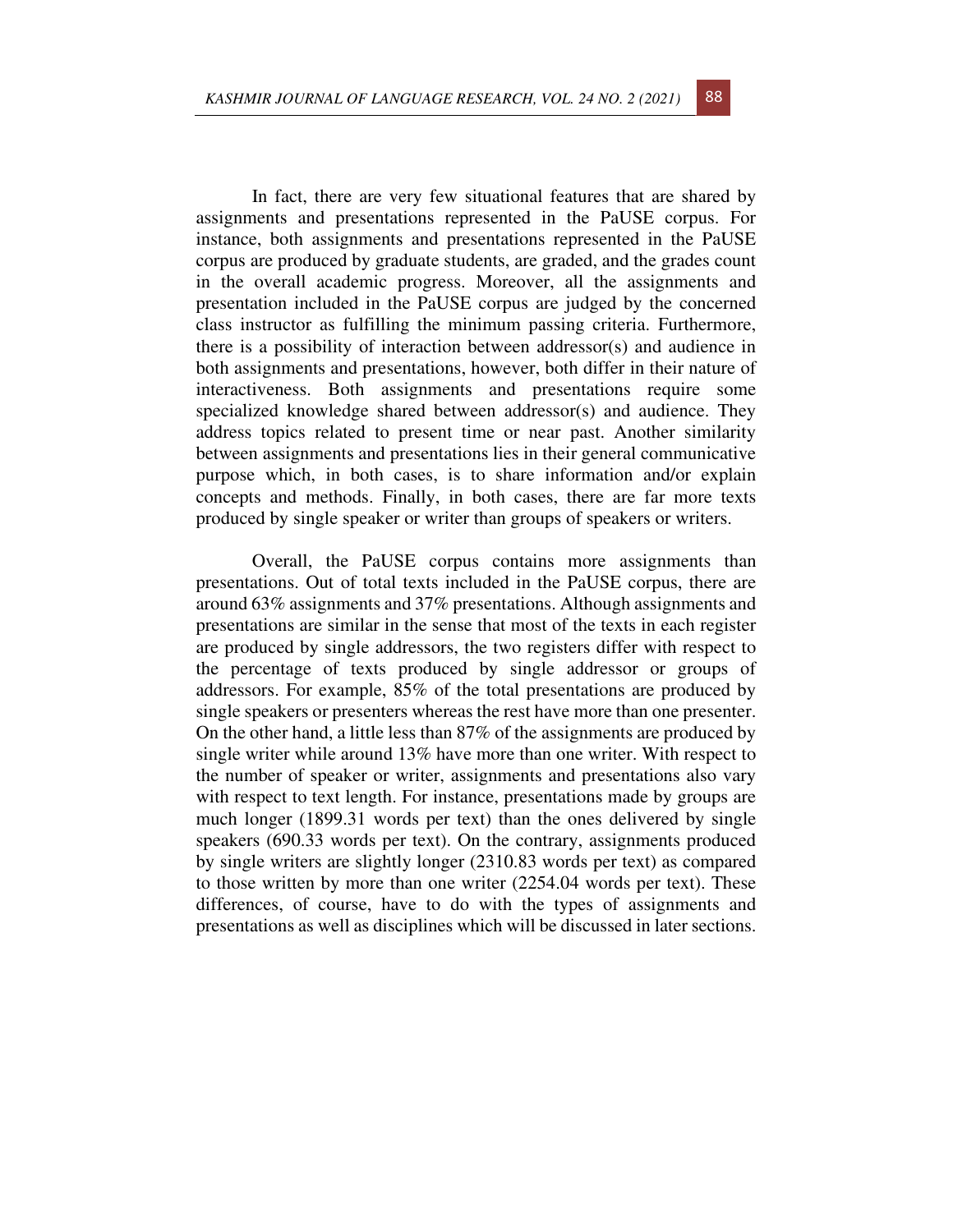|                              | <b>Situational Characteristics</b>                              | Presentations (195 texts)                                                                     |           |                                    |          |                                          |          |             |          |  |  |  |
|------------------------------|-----------------------------------------------------------------|-----------------------------------------------------------------------------------------------|-----------|------------------------------------|----------|------------------------------------------|----------|-------------|----------|--|--|--|
|                              |                                                                 |                                                                                               |           | <b>General Presentations (137)</b> |          | <b>Research-based Presentations (58)</b> |          |             |          |  |  |  |
|                              |                                                                 | BOT(25)                                                                                       | EDU(50)   | LING (33)                          | MS(29)   | BOT(3)                                   | EDU(8)   | LING(40)    | MS(7)    |  |  |  |
| <b>Participants</b>          |                                                                 |                                                                                               |           |                                    |          |                                          |          |             |          |  |  |  |
|                              | Number of speakers                                              |                                                                                               |           |                                    |          |                                          |          |             |          |  |  |  |
|                              | Single                                                          | 24                                                                                            | 50        | 21                                 | 29       | 3                                        | 7        | 25          | 7        |  |  |  |
|                              | Group                                                           |                                                                                               | $\Omega$  | 12                                 | $\Omega$ | $\theta$                                 | 1        | 15          | $\Omega$ |  |  |  |
|                              | Gender of speakers                                              |                                                                                               |           |                                    |          |                                          |          |             |          |  |  |  |
|                              | Male                                                            | 3                                                                                             | 26        | 15                                 | 12       | $\mathbf{0}$                             | 3        | 22          | 3        |  |  |  |
|                              | Female                                                          | 22                                                                                            | 24        | 16                                 | 17       | 3                                        | 5        | 17          | 4        |  |  |  |
|                              | Both                                                            | $\Omega$                                                                                      | $\Omega$  | $\overline{c}$                     | $\Omega$ | $\theta$                                 | $\Omega$ |             | $\Omega$ |  |  |  |
|                              | Addressee                                                       |                                                                                               |           |                                    |          | Plural                                   |          |             |          |  |  |  |
|                              | On-lookers                                                      | Yes                                                                                           |           |                                    |          |                                          |          |             |          |  |  |  |
|                              | <b>Relations among participants</b>                             |                                                                                               |           |                                    |          |                                          |          |             |          |  |  |  |
|                              | Interactiveness<br>Yes                                          |                                                                                               |           |                                    |          |                                          |          |             |          |  |  |  |
|                              | Addressor-addressee                                             | Student-teacher                                                                               |           |                                    |          |                                          |          |             |          |  |  |  |
|                              | relationship                                                    | Peers                                                                                         |           |                                    |          |                                          |          |             |          |  |  |  |
|                              | Status or power                                                 | Low-high / equal                                                                              |           |                                    |          |                                          |          |             |          |  |  |  |
|                              | Shared knowledge                                                | Yes                                                                                           |           |                                    |          |                                          |          |             |          |  |  |  |
| <b>Channel</b>               |                                                                 |                                                                                               |           |                                    |          |                                          |          |             |          |  |  |  |
|                              | Mode<br>Spoken                                                  |                                                                                               |           |                                    |          |                                          |          |             |          |  |  |  |
|                              | Specific medium                                                 | Face-to-face, audio-recorded, and transcribed                                                 |           |                                    |          |                                          |          |             |          |  |  |  |
|                              | Production and comprehension circumstances                      |                                                                                               |           |                                    |          |                                          |          |             |          |  |  |  |
|                              | Production<br>Real-time, planned, cannot be revised, and edited |                                                                                               |           |                                    |          |                                          |          |             |          |  |  |  |
|                              | Comprehension                                                   | Real-time comprehension                                                                       |           |                                    |          |                                          |          |             |          |  |  |  |
| <b>Text length</b>           |                                                                 |                                                                                               |           |                                    |          |                                          |          |             |          |  |  |  |
|                              | Mean text length                                                | 674.24                                                                                        | 643       | 1088.09                            | 694.59   | 415.67                                   | 1510.5   | 1114.98     | 955.57   |  |  |  |
|                              | Range                                                           | 141-2054                                                                                      | 115-2094  | 133-2984                           | 116-2487 | 334-646                                  | 981-2295 | 130-4998    | 303-2634 |  |  |  |
| <b>Setting</b>               |                                                                 |                                                                                               |           |                                    |          |                                          |          |             |          |  |  |  |
|                              | Place and time<br>Shared                                        |                                                                                               |           |                                    |          |                                          |          |             |          |  |  |  |
|                              | Public or private place                                         | Public                                                                                        |           |                                    |          |                                          |          |             |          |  |  |  |
|                              | Time                                                            | Contemporary                                                                                  |           |                                    |          |                                          |          |             |          |  |  |  |
| <b>Communicative purpose</b> |                                                                 |                                                                                               |           |                                    |          |                                          |          |             |          |  |  |  |
|                              | Present potentially new information<br>General Purpose          |                                                                                               |           |                                    |          |                                          |          |             |          |  |  |  |
|                              |                                                                 | Explain concepts and methods                                                                  |           |                                    |          |                                          |          |             |          |  |  |  |
|                              | Specific purposes                                               | Summarize, incorporate, and synthesize information<br>Report findings of an original research |           |                                    |          |                                          |          |             |          |  |  |  |
|                              |                                                                 | from multiple sources                                                                         |           |                                    |          |                                          |          |             |          |  |  |  |
| Subject or topic             |                                                                 |                                                                                               |           |                                    |          | Various                                  |          |             |          |  |  |  |
| <b>Evidence</b>              |                                                                 |                                                                                               |           |                                    |          |                                          |          |             |          |  |  |  |
|                              | Level                                                           |                                                                                               | Secondary |                                    |          |                                          |          | Primary     |          |  |  |  |
|                              | Nature                                                          |                                                                                               |           |                                    |          |                                          |          | Oualitative |          |  |  |  |
|                              |                                                                 |                                                                                               |           |                                    |          |                                          |          |             |          |  |  |  |

<sup>89</sup>

## **Table 3.1. The Situational Characteristics of Presentations in the PaUSE Corpus**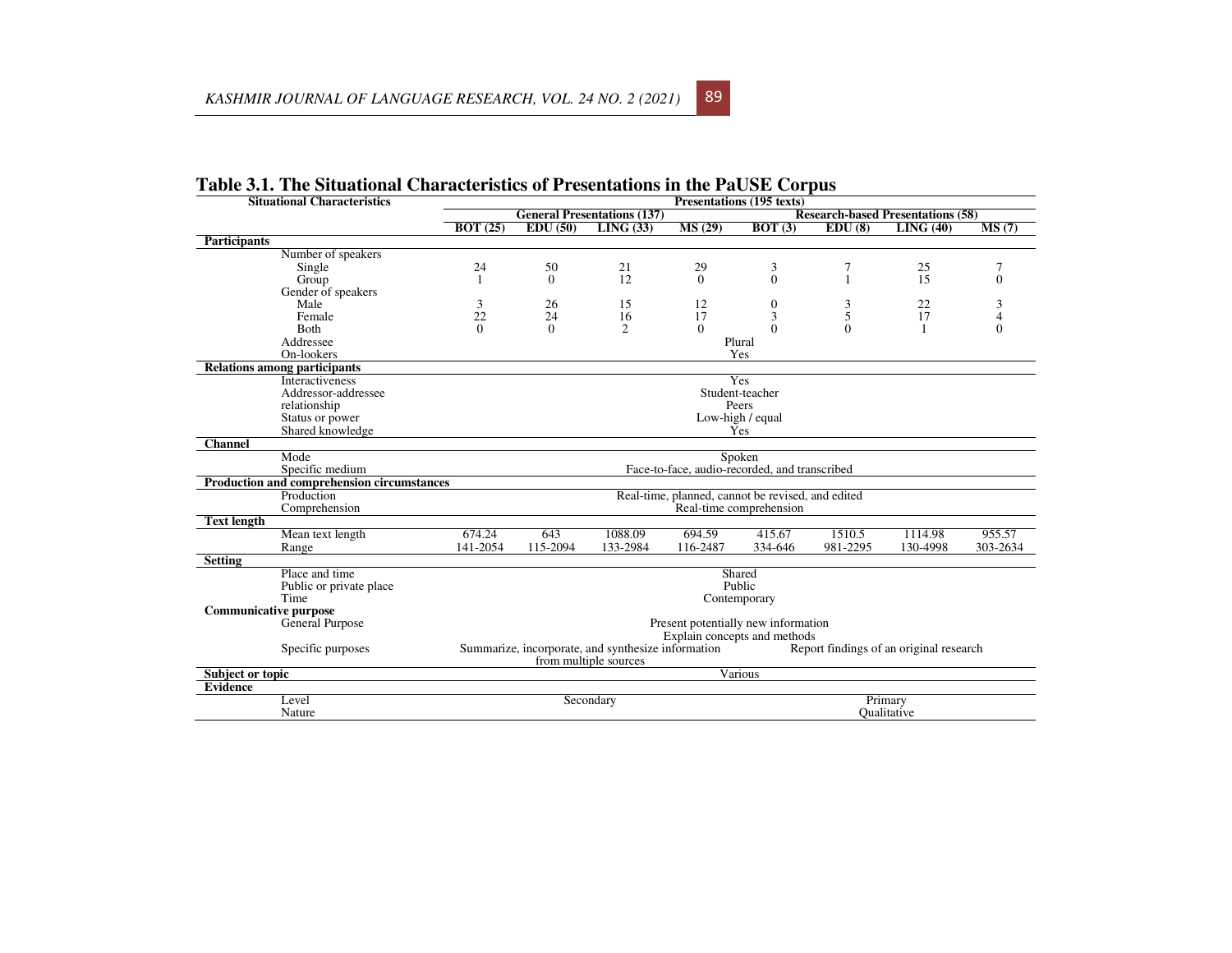| <b>Situational</b>                              |                                                     | <b>Assignments (329 texts)</b> |              |                |                                                                   |                |              |                              |                             |                                     |                              |           |                |                |             |                |
|-------------------------------------------------|-----------------------------------------------------|--------------------------------|--------------|----------------|-------------------------------------------------------------------|----------------|--------------|------------------------------|-----------------------------|-------------------------------------|------------------------------|-----------|----------------|----------------|-------------|----------------|
| <b>Characteristic</b>                           |                                                     | <b>Article Reviews (34)</b>    |              |                | <b>Literature Reviews (116)</b><br><b>Research Proposals (90)</b> |                |              |                              |                             |                                     | <b>Research Reports (89)</b> |           |                |                |             |                |
| $\bf{s}$                                        | <b>BO</b>                                           | <b>EDU</b>                     | LIN          | <b>MS</b>      | <b>BOT</b>                                                        | <b>EDU</b>     | <b>LING</b>  | <b>MS</b>                    | $\overline{B}$ <sup>O</sup> | <b>EDU</b>                          | <b>LING</b>                  | <b>MS</b> | <b>BOT</b>     | <b>EDU</b>     | <b>LING</b> | <b>MS</b>      |
|                                                 | Т                                                   | (6)                            | G            | (7)            | (30)                                                              | (26)           | (20)         | (40)                         | T                           | (6)                                 | (35)                         | (35)      | (7)            | (25)           | (36)        | (21)           |
|                                                 | (0)                                                 |                                | (21)         |                |                                                                   |                |              |                              | (14)                        |                                     |                              |           |                |                |             |                |
| <b>Participants</b>                             |                                                     |                                |              |                |                                                                   |                |              |                              |                             |                                     |                              |           |                |                |             |                |
| Number of writers                               |                                                     |                                |              |                |                                                                   |                |              |                              |                             |                                     |                              |           |                |                |             |                |
| Single                                          | $\theta$                                            | 6                              | 21           | 7              | 29                                                                | 26             | 9            | 40                           | 14                          | 6                                   | 28                           | 34        | 5              | 25             | 16          | 19             |
| Group                                           | $\theta$                                            | $\overline{0}$                 | $\theta$     | $\overline{0}$ | 1                                                                 | $\theta$       | 11           | $\theta$                     | $\mathbf{0}$                | $\mathbf{0}$                        | $\tau$                       | 1         | $\overline{2}$ | $\Omega$       | 20          | 2              |
| Gender of writers                               |                                                     |                                |              |                |                                                                   |                |              |                              |                             |                                     |                              |           |                |                |             |                |
| Male                                            | $\Omega$                                            |                                | 13           | 5              | 7                                                                 | 19             | 12           | 23                           | 9                           | 3                                   | 22                           | 17        | 5              | 18             | 17          | 14             |
| Female                                          | $\overline{0}$                                      | 5                              | 8            | $\sqrt{2}$     | 23                                                                | $\tau$         | $\tau$       | 17                           | 5                           | 3                                   | 12                           | 18        | 1              | $\tau$         | 18          | 5              |
| <b>Both</b>                                     | $\Omega$                                            | $\Omega$                       | $\mathbf{0}$ | $\Omega$       | $\Omega$                                                          | $\overline{0}$ | $\mathbf{1}$ | $\Omega$                     | $\Omega$                    | $\Omega$                            | $\mathbf{1}$                 | $\Omega$  | 1              | $\overline{0}$ | 1           | $\overline{c}$ |
| Addressee                                       |                                                     |                                |              | Single         |                                                                   |                |              |                              |                             |                                     |                              |           |                |                |             |                |
| On-lookers                                      |                                                     | N <sub>0</sub>                 |              |                |                                                                   |                |              |                              |                             |                                     |                              |           |                |                |             |                |
| <b>Relations among participants</b>             |                                                     |                                |              |                |                                                                   |                |              |                              |                             |                                     |                              |           |                |                |             |                |
| $\overline{N_0}$<br>Interactiven                |                                                     |                                |              |                |                                                                   |                |              |                              |                             |                                     |                              |           |                |                |             |                |
| ess                                             |                                                     |                                |              |                |                                                                   |                |              |                              |                             |                                     |                              |           |                |                |             |                |
|                                                 | Addressor-addressee relationship<br>Student-teacher |                                |              |                |                                                                   |                |              |                              |                             |                                     |                              |           |                |                |             |                |
| <b>Status</b><br>$\alpha$                       |                                                     |                                |              |                |                                                                   |                |              |                              |                             |                                     |                              |           |                |                |             |                |
| power                                           | Low-high                                            |                                |              |                |                                                                   |                |              |                              |                             |                                     |                              |           |                |                |             |                |
| Shared knowledge                                | Yes                                                 |                                |              |                |                                                                   |                |              |                              |                             |                                     |                              |           |                |                |             |                |
| <b>Channel</b>                                  |                                                     |                                |              |                |                                                                   |                |              |                              |                             |                                     |                              |           |                |                |             |                |
| Mode                                            |                                                     |                                |              |                |                                                                   |                |              |                              |                             |                                     |                              |           |                |                |             |                |
|                                                 | Written<br>Typed-written                            |                                |              |                |                                                                   |                |              |                              |                             |                                     |                              |           |                |                |             |                |
| Specific<br>medium                              |                                                     |                                |              |                |                                                                   |                |              |                              |                             |                                     |                              |           |                |                |             |                |
|                                                 |                                                     |                                |              |                |                                                                   |                |              |                              |                             |                                     |                              |           |                |                |             |                |
| Production and comprehension circumstances      |                                                     |                                |              |                |                                                                   |                |              |                              |                             |                                     |                              |           |                |                |             |                |
| Production                                      |                                                     |                                |              |                |                                                                   |                |              | Planned, revised, and edited |                             |                                     |                              |           |                |                |             |                |
| Comprehen                                       |                                                     | Careful reading or skimming    |              |                |                                                                   |                |              |                              |                             |                                     |                              |           |                |                |             |                |
| sion                                            |                                                     |                                |              |                |                                                                   |                |              |                              |                             |                                     |                              |           |                |                |             |                |
| <b>Text Length</b>                              |                                                     |                                |              |                |                                                                   |                |              |                              |                             |                                     |                              |           |                |                |             |                |
| Mean<br>text                                    | $\overline{0}$                                      | 1138.                          | 671.         | 236            | 2720.                                                             | 2709.          | 1823.        | 2356                         | 128                         | 1594.                               | 1916.                        | 2404.     | 2611.          | 2680.          | 3348.       | 2515.          |
| length                                          |                                                     | 83                             | 71           | 2              | 97                                                                | 65             | 75           | .5                           | 6                           | 33                                  | 06                           | 43        | 29             | 64             | 92          | 86             |
| Range                                           | $\mathbf{0}$                                        | $430 -$                        | $155 -$      | 120            | $252 -$                                                           | $710-$         | 547-         | $356 -$                      | 460                         | 628-                                | $307 -$                      | $376 -$   | 619-           | 819-           | 1076-       | 495-           |
|                                                 |                                                     | 1714                           | 1709         | $4-$           | 5927                                                              | 4371           | 3812         | 5472                         | $\sim$                      | 2449                                | 4512                         | 3908      | 6648           | 6641           | 5816        | 3973           |
|                                                 |                                                     |                                |              | 331            |                                                                   |                |              |                              | 417                         |                                     |                              |           |                |                |             |                |
|                                                 |                                                     |                                |              | 9              |                                                                   |                |              |                              | 5                           |                                     |                              |           |                |                |             |                |
| <b>Setting</b>                                  |                                                     |                                |              |                |                                                                   |                |              |                              |                             |                                     |                              |           |                |                |             |                |
| Place<br>and                                    |                                                     | Not shared                     |              |                |                                                                   |                |              |                              |                             |                                     |                              |           |                |                |             |                |
| time                                            |                                                     |                                |              |                |                                                                   |                |              |                              |                             |                                     |                              |           |                |                |             |                |
| Public or private place                         | Private                                             |                                |              |                |                                                                   |                |              |                              |                             |                                     |                              |           |                |                |             |                |
| Contemporary or historical time<br>Contemporary |                                                     |                                |              |                |                                                                   |                |              |                              |                             |                                     |                              |           |                |                |             |                |
| <b>Communicative purpose</b>                    |                                                     |                                |              |                |                                                                   |                |              |                              |                             |                                     |                              |           |                |                |             |                |
| General                                         |                                                     |                                |              |                |                                                                   |                |              |                              |                             | Present potentially new information |                              |           |                |                |             |                |
| Purpose                                         | Explain concepts and methods                        |                                |              |                |                                                                   |                |              |                              |                             |                                     |                              |           |                |                |             |                |

**Table 3.2. The Situational Characteristics of Assignments in the PaUSE Corpus**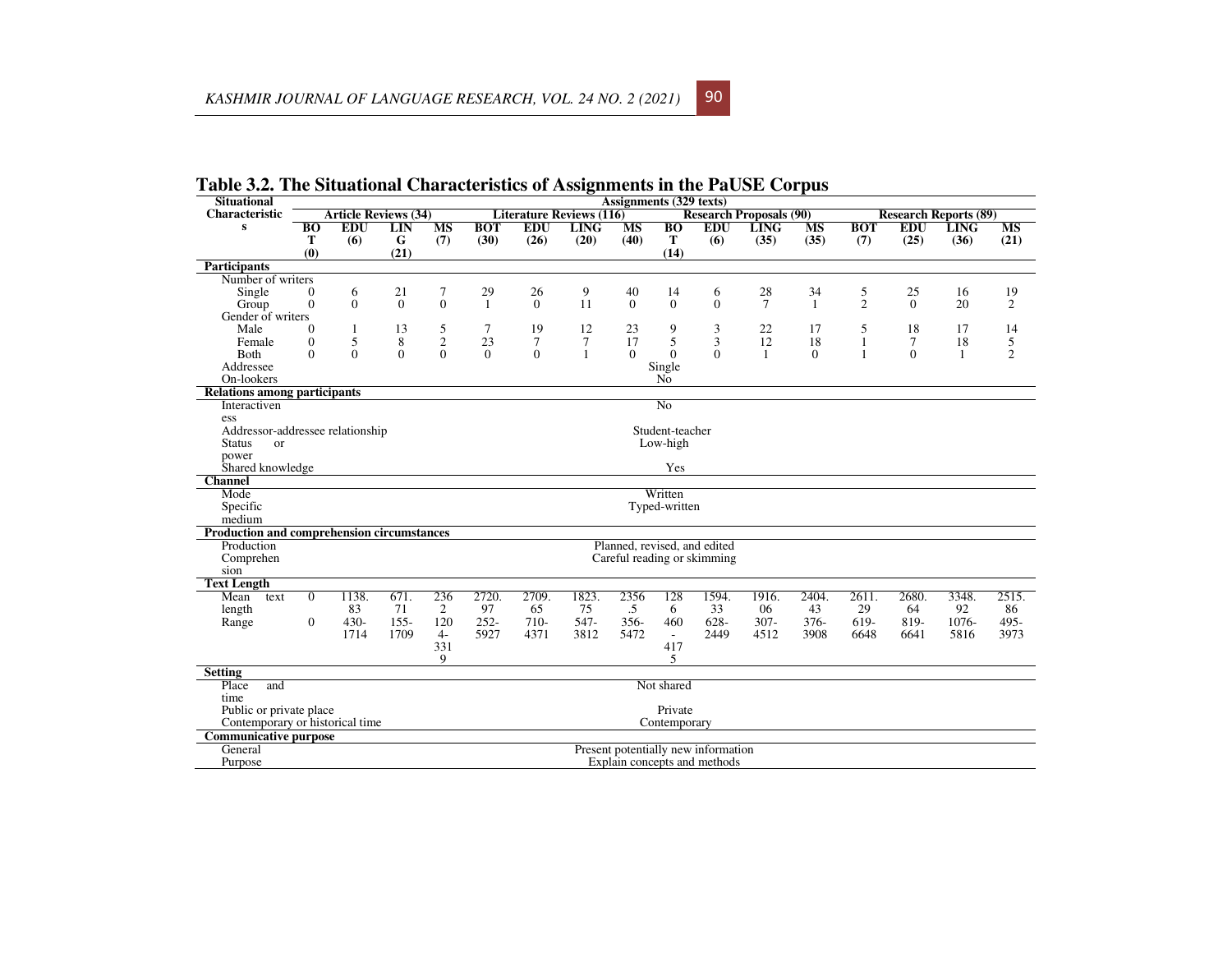#### *KASHMIR JOURNAL OF LANGUAGE RESEARCH, VOL. 24 NO. 2 (2021)*<sup>91</sup>

| Specific<br>purposes                     | Present a positive and/or<br>negative assessment of a<br>single research article | Summarize, incorporate, and<br>synthesize information from<br>multiple sources | Explain the procedures that are to<br>be followed in a future research | Report findings of an original<br>research |         |    |  |  |  |
|------------------------------------------|----------------------------------------------------------------------------------|--------------------------------------------------------------------------------|------------------------------------------------------------------------|--------------------------------------------|---------|----|--|--|--|
| <b>Subject</b><br><sub>or</sub><br>Topic |                                                                                  |                                                                                | Various                                                                |                                            |         |    |  |  |  |
| <b>Evidence</b>                          |                                                                                  |                                                                                |                                                                        |                                            |         |    |  |  |  |
| Level                                    | Secondary                                                                        | Secondary<br>Secondary                                                         |                                                                        |                                            | Primary |    |  |  |  |
| Nature                                   |                                                                                  |                                                                                |                                                                        |                                            |         |    |  |  |  |
| Ouantitative<br>Oualitative              |                                                                                  |                                                                                |                                                                        |                                            | 25      | 29 |  |  |  |
|                                          |                                                                                  |                                                                                |                                                                        |                                            |         |    |  |  |  |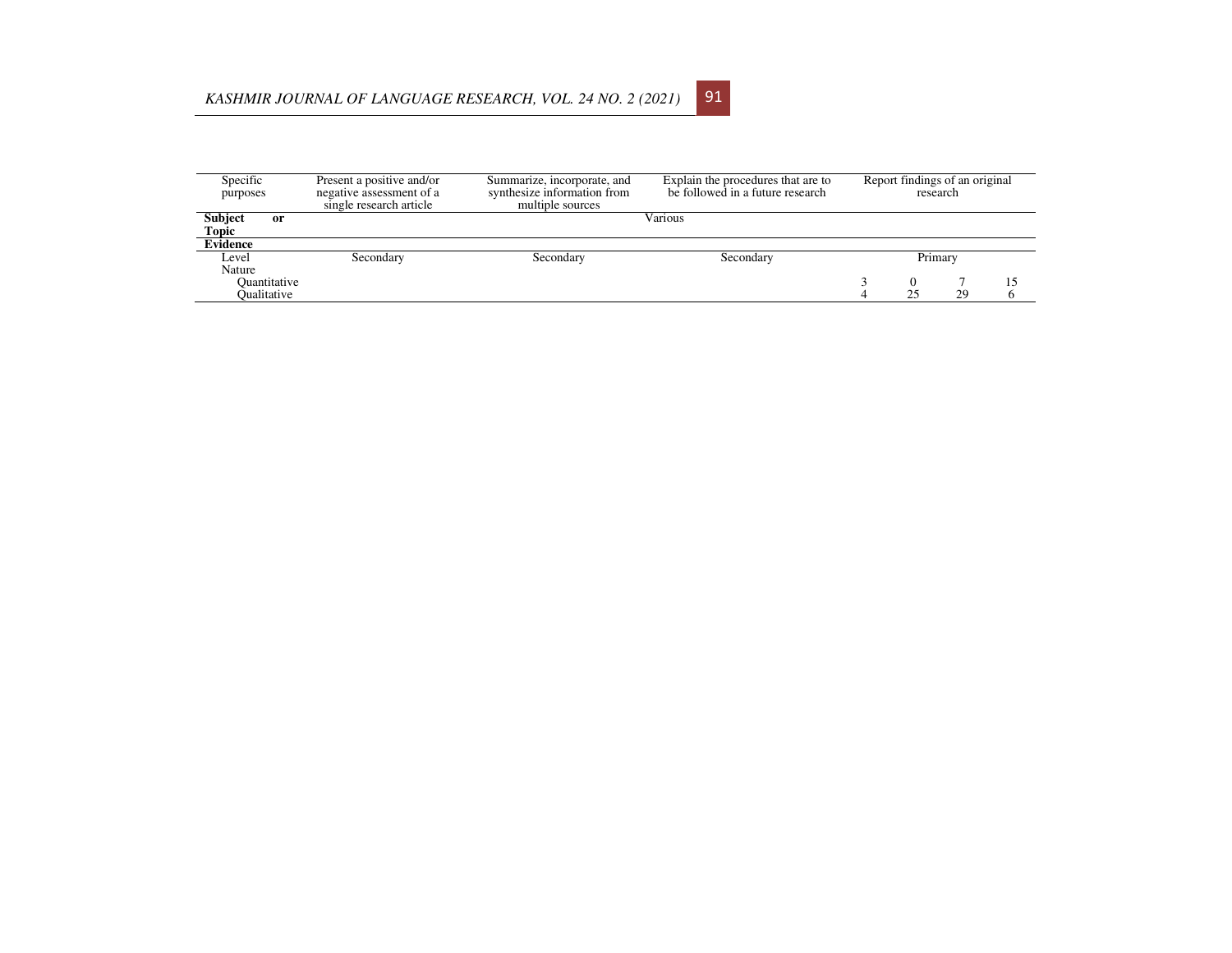Assignments and presentations also differ regarding the gender of the addressor. For instance, 53.85% of the total presentations are given by female students, 44.61% by male students, and a mere 1.54% involve both genders. On the other hand, most of the assignments are produced by male students (56.23%), followed by those written by female students (41.95%), while only 1.82% of the total assignments are produced by groups involving both males and females. Moreover, presentations produced by groups involving both genders are much longer (1866 words per text) than those produced by either male (865.85 words per text) or female (845.22 words per text) students, while assignments produced by female students (2566.59 words per text) are longer than the ones written by groups involving both genders (2178.5 words per text) and those produced by male students (2110.83 words per text). The final difference between assignments and presentations with respect to participants concerns with addressees and onlookers. Assignments are produced for single addressee – class instructors or teachers whereas presentations are delivered to plural audience that includes class instructors as well as fellow students or classmates. In fact, it could be argued that presentations, like assignments, are produced to the instructors whereas classmates listening to the presentations are more like on-lookers. The rationale behind this argument is that the purpose of giving presentations is to convince or persuade the instructor that one has grip or command on a topic based on library or field research and one is capable of delivering the content related to a topic in front of the audience in spoken mode so as to get high grades from the instructors, that is why, the instructor is the real addressee of the presentations. Although a secondary goal of presentations is to educate or inform fellow students on a certain topic; however, since they do not have the power to judge the presentations as pass or fail, they are addressed only indirectly by the presenters.

Assignments and presentations included in the PaUSE corpus also vary with respect to relations among participants. First, presentation, although consist of monologic speech delivered to a group of audience, has the potential to be interactive as instructor as well as audience can ask questions or request for clarification during or after the presentations. However, while transcribing the presentations included in the PaUSE corpus, it was revealed that there was very little interaction between addressor(s) and audience, and if there were any questions, they were a) initiated by the instructor and b) asked and responded to in students' first language. Students' not asking questions was seen as a cooperative gesture as it is usually thought that if the presenter is unable to provide proper response to a question, it will have negative effect on his or her grades.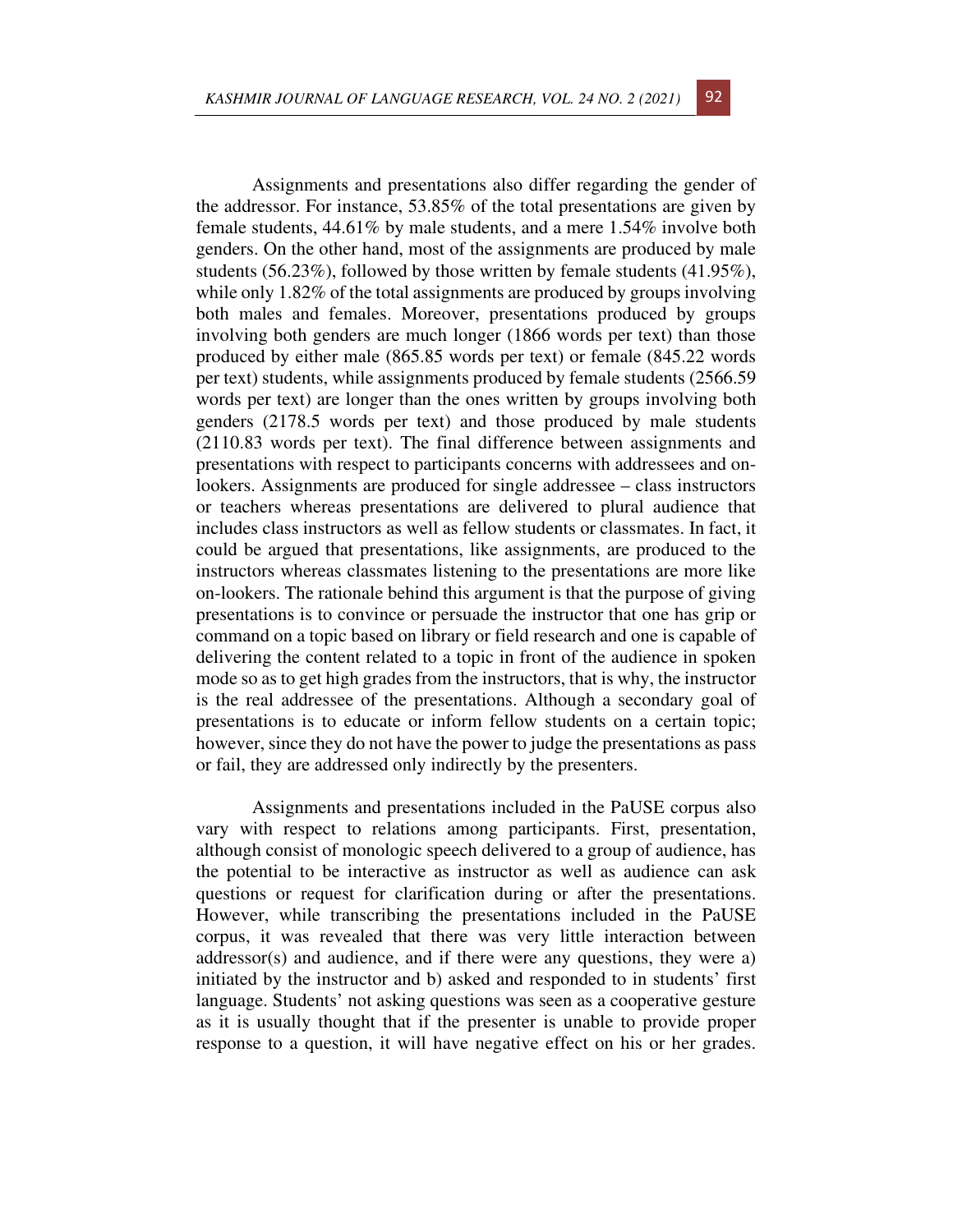Assignments, unlike many written registers, have some element of interactivity as instructors can provide feedback on first and subsequent drafts of an assignment. Second, there is student-teacher relationship between addressor and addressee in case of assignments while there is student-teacher as well as student-student relationship between the participants in the context of presentations. Finally, addressee has more power or status than addressor in assignments whereas in presentations, all the addressees except the instructor have a status equal to that of the addressor.

The most obvious and telling difference between assignments and presentations lies in channel of communication and in production and comprehension circumstances. Assignments included in the PaUSE corpus are written texts produced either in typed form and sent to us via e-form or in printed form which were later scanned and converted into .txt files. These, like most other written registers, are usually planned, revised, and edited. However, in the context of Pakistani universities, students usually do not submit multiple drafts of an assignment; rather, they submit only final draft without receiving any feedback from the teachers as they are habitual of completing the first draft of assignments just before the assignment is due. In this case, Pakistani university students' assignments resemble open-book exam with ample time for planning and writing. The instructors might read the assignments carefully or skim through them focusing on important parts. On the other hand, presentations represented in the PaUSE corpus were produced in spoken form and were audiorecorded and later transcribed; however, these differ from most interpersonal spoken registers with respect to their production circumstances. Unlike typical interpersonal spoken registers such as faceto-face conversation which is produced in real time and is often not planned, presentations included in the PaUSE corpus are planned and often accompany a written text which could either be the actual written assignment or handouts or slides. Many presentations represented in the PaUSE corpus involve reading from the slides or handouts rather than presenting the content in speakers' own language. Reading from the slides or handouts is not unusual in case of presentations made by non-native speakers of English as they are intimidated because of lack of any training related to giving presentations as reported by Hyland (2009) and Zareva (2009a). In this regard, student presentations bear a close association with classroom lectures as both are planned and accompany some written texts. Like lectures (Csomay, 2006), student presentations can also be considered at an interface of oral-literate continuum with presentations bearing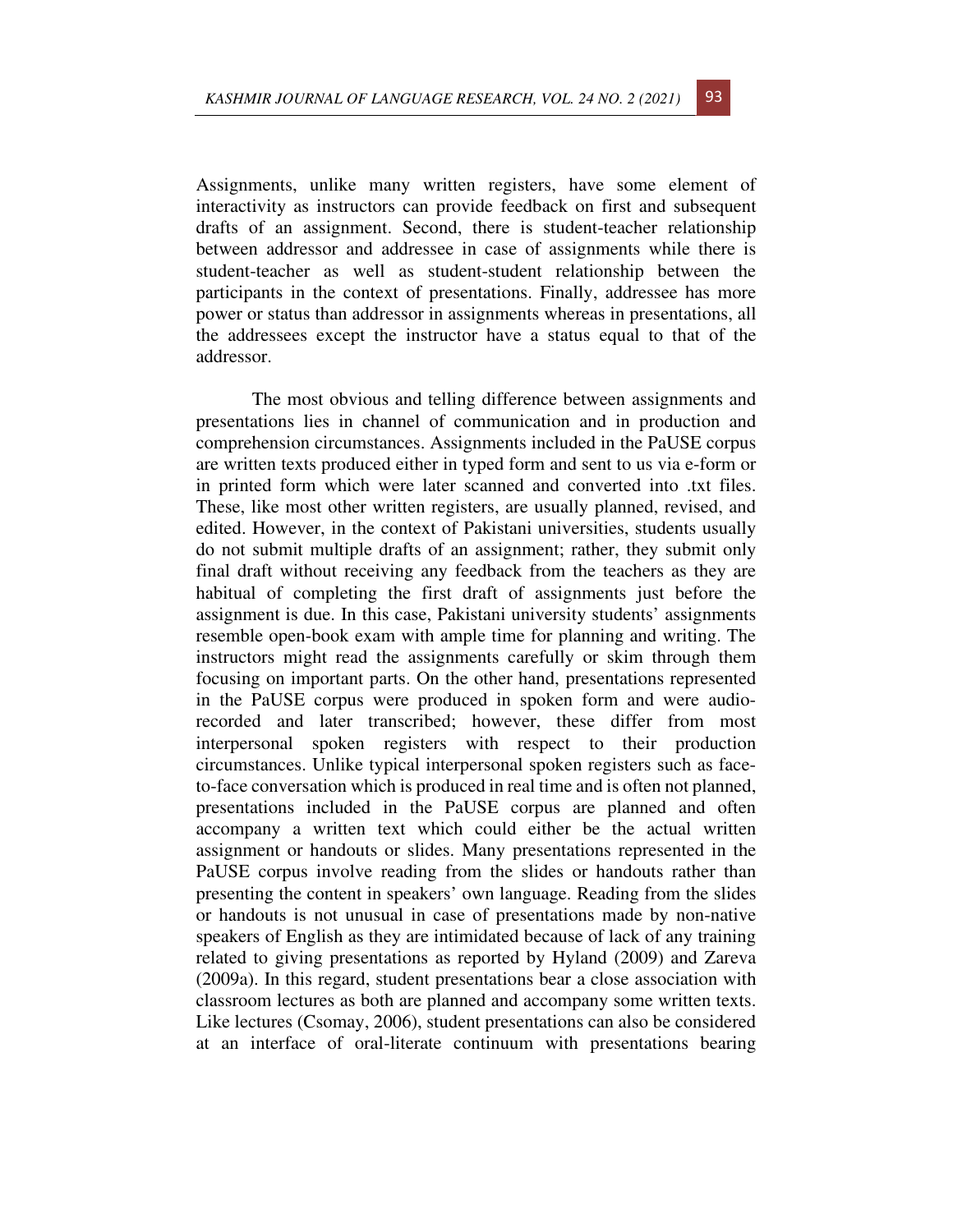resemblance to both face-to-face conversation and academic writing. As presentations are usually based on written texts such as library research, empirical research, lab report, or simply handouts or slides; it is expected that some of the linguistic features employed by the presenters would be similar to those typically found in academic prose. On the other hand, presentations, like face-to-face conversation, are produced in real time, cannot usually be revised or edited during their delivery, and require read time comprehension on the part of the addressee(s), they show some resemblance with oral discourse.

Assignments and presentations included in the PaUSE corpus also vary in terms of text length and setting. On average, the assignments, as expected, are much longer (2303.23 words per text) than the presentations (870.13 words per text). The longest assignment contains 6648 words while the longest presentation contains 4998 words. On the other hand, the shortest assignment consists of only 155 words while the shortest presentation has only 115 words. Thus, the range (maximum words minus minimum words) of assignments (6493) is greater than that of presentations (4883). The number of words in shortest assignments and presentations is surprising which will be explained while discussing the situational characteristics of assignments and presentations with respect to subregisters and disciplines.

 Finally, in case of presentations, addressors and addressees share time and place (classroom) as the interaction between them is face-to-face. On the contrary, the addressors and addressees of the assignments do not share the same time or space, although it is expected that the instructors would read the assignments a few days after they were produced. The time, in this sense, can be considered somewhat shared. In this regard, assignments bear some resemblance with newspaper writing which is expected to be read on the same day or a day after it is produced. The place of communication of assignments is private as the communication only happens between student and class instructor.

Assignments and presentations cannot be compared on certain situational features such as specific communicative purpose(s), subject or topic, and level and type of evidence since there is variation within assignments and presentations on these features with respect to subregisters as well as disciplines.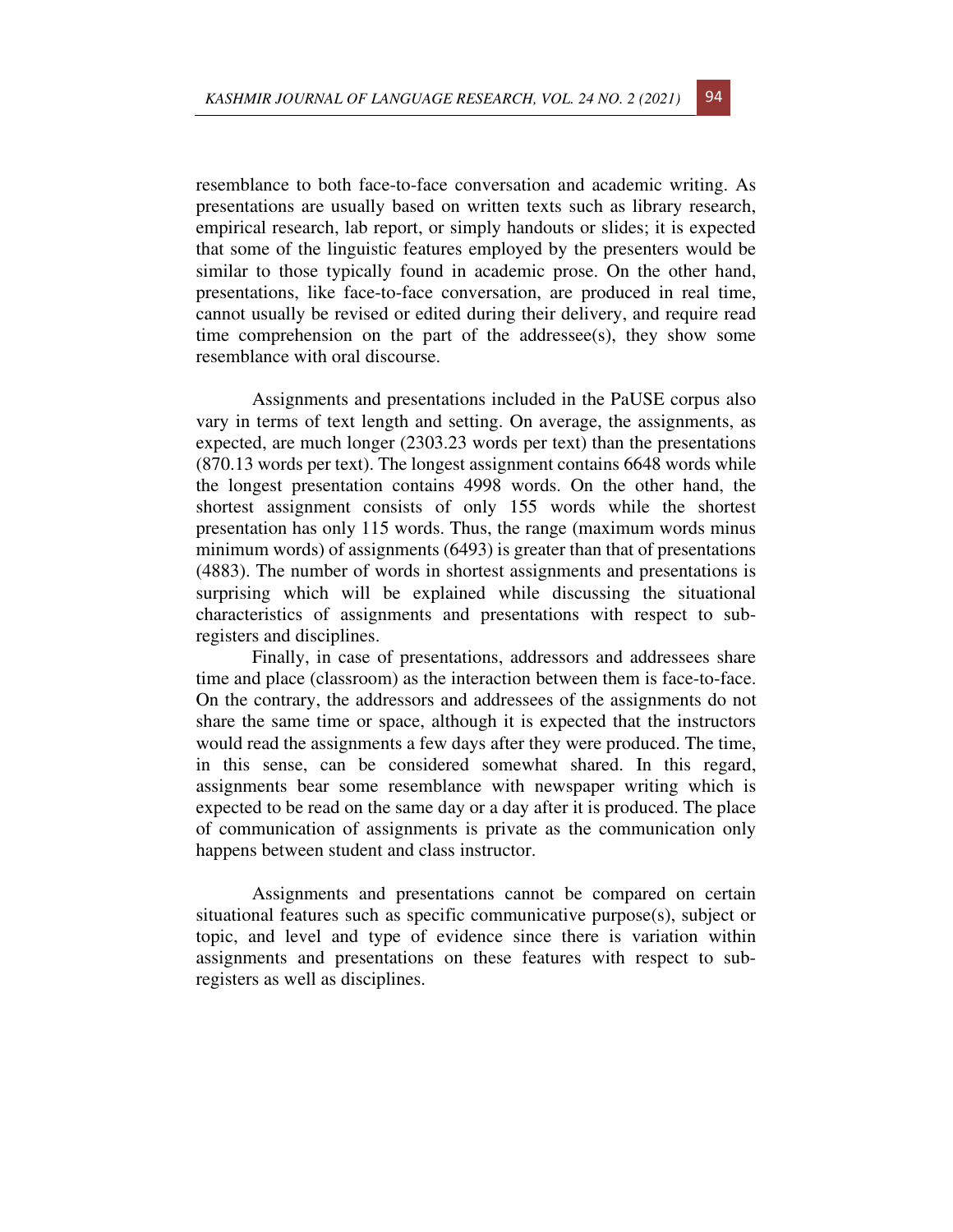### **3.2. Situational characteristics of assignments and presentations with respect to disciplines**

This section describes variation in the situational characteristics of assignments and presentations with respect to four disciplines. Compared to the large number of differences in the situational characteristics of assignments and presentations included in the PaUSE corpus, there are only four situational features on which assignments and presentations vary with respect to disciplines: number of addressor(s), gender of addressor(s), text length, and general topic or subject.

With respect to number of addressor(s), almost all the assignments and presentations from three out of four disciplines, except linguistics, are produced by single speaker or writer. Although linguistics also follows the same trend, there are considerable number of assignments and presentations from linguistics that are produced by more than one speaker or writer. Around 37% of the presentations and around 34% of the assignments from linguistics are produced by groups of addressors.

As far as the gender of the addressor(s) is concerned, in two out of four disciplines – botany and linguistics – members of the same gender group produced more assignments as well as presentations. For instance, in case of botany, female students produced more assignments (29 texts) and presentations (22 texts) than those produced by male students (21 assignments and 6 presentations). From the discipline of linguistics, on the other hand, males produced more assignments (64 texts) as well as presentations (37 texts) as compared to the ones produced by females (45 assignments and 33 presentations). Opposite trend is found in management sciences where one gender group produced more assignments while the other gave more presentations. The PaUSE corpus contains more presentations from management sciences that are given by female students (21 texts) than those given by male students (15 texts), whereas it contains more assignments from management sciences that are produced by male students (59 texts) than those of female students (42 texts). Finally, in case of education, male students produced almost twice as many assignments (41 texts) as were produced by female students (22 texts) while the PaUSE corpus contains an equal number of presentations from education written by the members of both gender groups (29 texts each).

Assignments and presentations in all four disciplines also vary with respect to mean text length measured in terms of average number of words per text, and range which is measured as the difference between maximum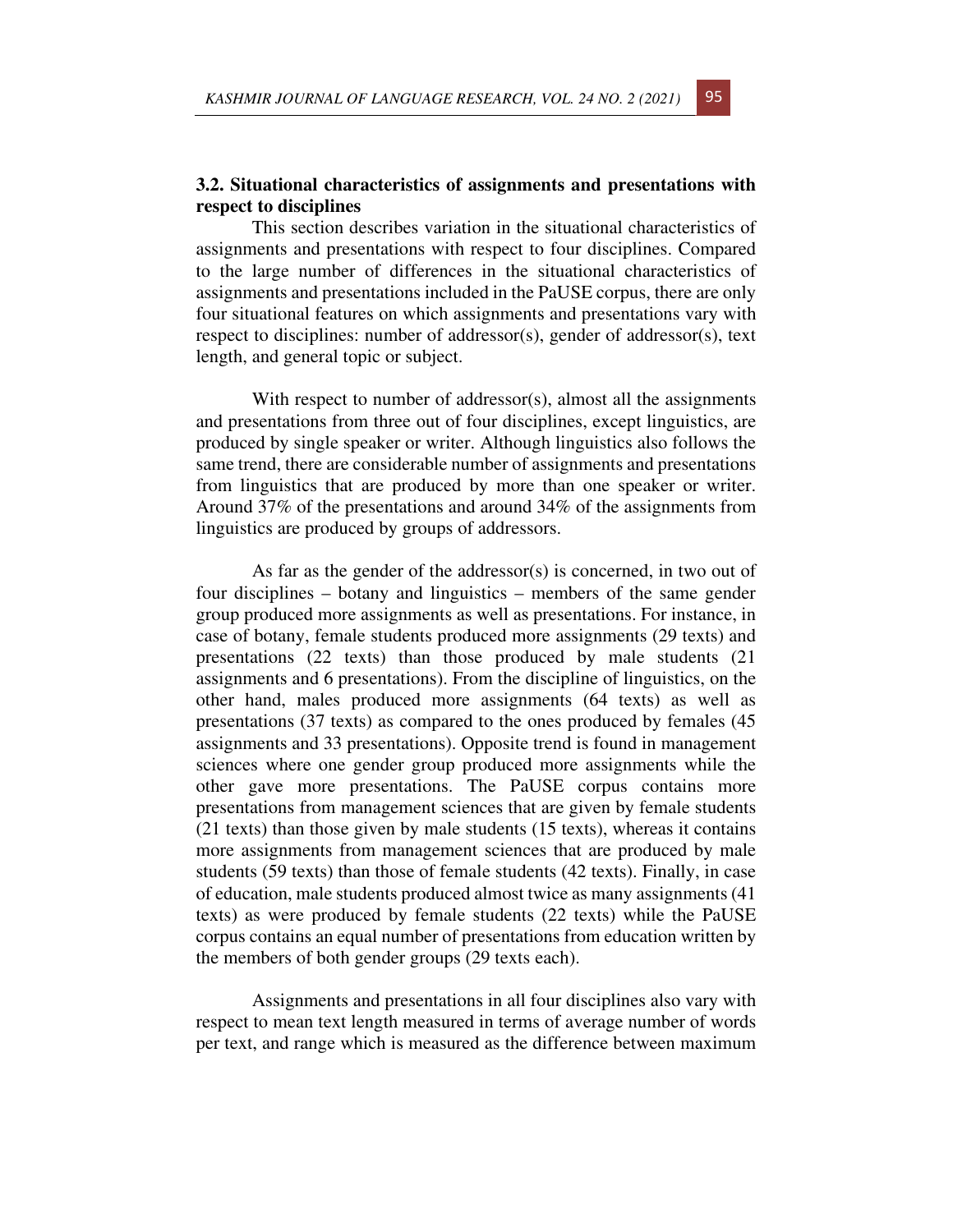and minimum values. One common trend across disciplines is that assignments in all four disciplines are longer and have broader range than presentations. However, if we consider variation within assignments in terms of mean text length, the assignments from education (2442.32 words per text) are longer than those produced by the students of management sciences (2405.65 words per text), botany (2312 words per text), and linguistics (2126.82 words per text). Moreover, assignments from botany have the broadest range (6396 words), followed by those from education (6211 words), linguistics (5661 words), and management sciences (5116 words), respectively. This means that all four disciplines represented in the PaUSE corpus contain very long texts as well as very short ones. On the other hand, students from linguistics (1102.82 words per text) delivered longer presentations than those given by the students of education (762.66 words per text), management sciences (745.33 words per text), and botany (646.54 words per text). Furthermore, presentations from linguistics display the broadest range (4868 words), followed by the presentations from management sciences (2518 words), education (2180 words), and botany (1913 words), respectively.

Finally, there is variation in assignments and presentations with respect to disciplines in their subject or topic. Both assignments and presentations from botany included in the PaUSE corpus focus on plants, natural resources, environment, etc. The focus of assignments and presentations from education, on the other hand, is on theoretical, cognitive, and methodological issues related to teaching, assessment, curriculum development, etc. at various levels. The focus of assignments and presentations from linguistics is on studying English and local languages from various vantage points, that is, phonological, morphological, syntactic, second language acquisition, pragmatics, etc. Finally, the spoken and written texts from management sciences are geared towards various issues related to marketing, finance, human resource management, entrepreneurship, business communication, etc. These are general topic areas from each discipline. It is not possible to describe specific topics of each assignment and presentation since the PaUSE corpus contains as many topics as there are texts.

#### **3.3. Situational characteristics of text-types or sub-registers**

This section describes variation in the situational characteristics of sub-registers or text-types represented in the PaUSE corpus. The PaUSE corpus contains six sub-registers which include four sub-registers of assignments and two of presentations. The four sub-registers of assignments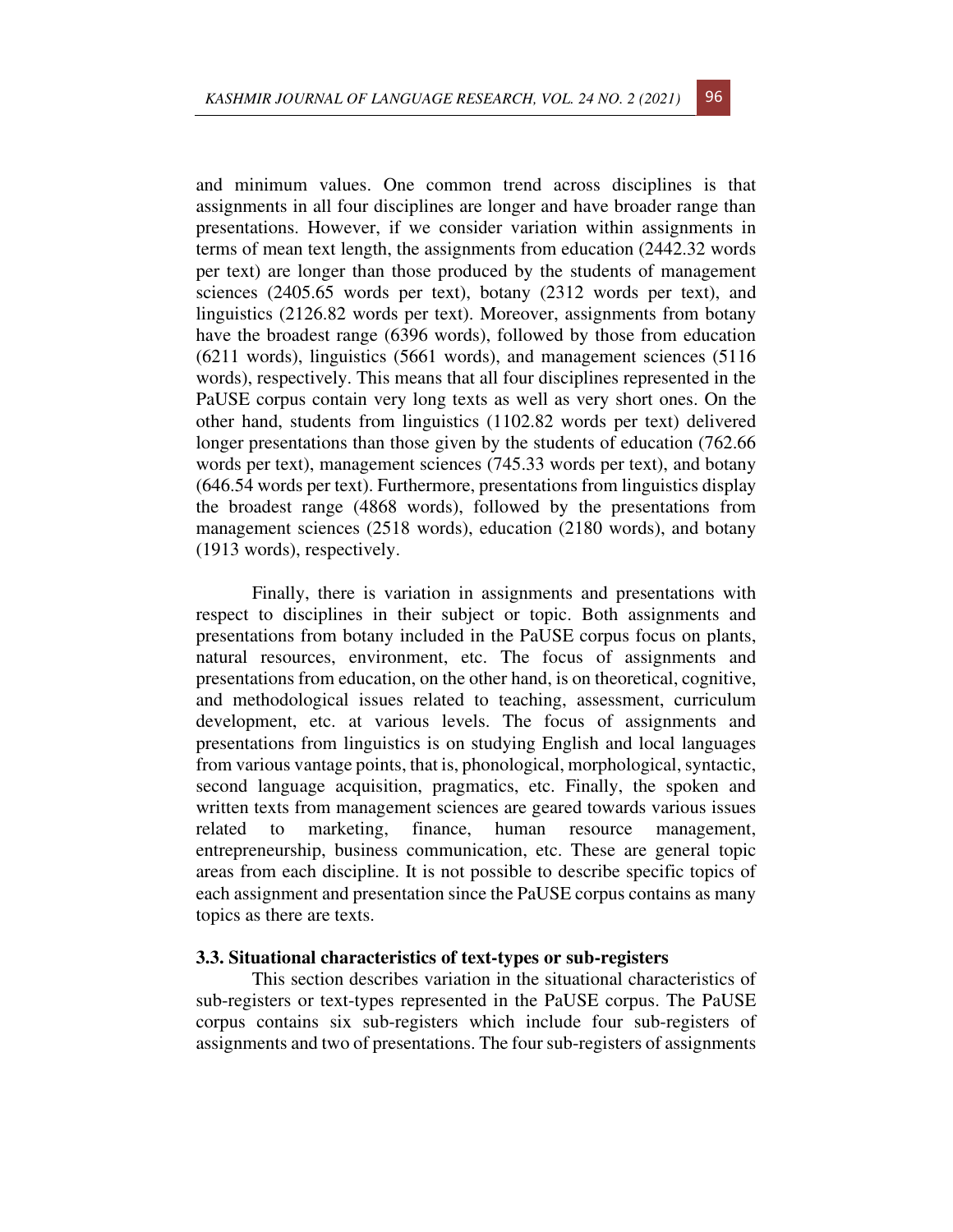are article reviews, literature reviews, research proposals, and research reports, whereas the two sub-registers of presentations are general presentations and research-based presentations. These six sub-registers vary on the following situational features: number of addressor(s), gender of addressor(s), mean text length in terms of average number of words per text and range, specific communicative purpose(s), and level of evidence.

Out of six sub-registers represented in the PaUSE corpus, article review is the only text type that is produced by individual or single writers; in all other types, there are texts produced by single as well as groups of addressors. In each of the remaining five sub-registers, single addressor texts are more in number than those produced by more than one speaker or writer. However, the sub-registers differ with respect to the percentage of texts produced by more than one addressor. For instance, irrespective of spoken and written modes, the two types of sub-registers involving actual research – research-based presentations and research reports – have greater percentage of texts produced by groups of addressors as compared to the sub-registers involving library research, that is, 27.59% of the total research-based presentations and 26.97% of the total research reports are produced by more than one writer or speaker, whereas in case of literature reviews, general presentations, and research proposals, the texts produced by more than one addressor occur in 10.34%, 9.49%, and 8.89%, respectively. If we consider the gender of the addressor(s) in connection with sub-registers, general presentations are the only type of sub-register in which more texts are produced by female students (57.66%) as compared to male students (40.88%). On the contrary, although male students produced more texts in each of the remaining five sub-registers, there is variation in the percentage of each of the sub-registers produced by male and female students. For instance, in four out of five sub-registers – research-based presentations (44.83 vs 53.45%), article reviews (44.12% vs 55.88%), literature reviews (46.55% vs 52.59%), and research proposals  $(42.22\% \text{ vs } 56.67\%)$  – the ratio between the texts produced by male and female students is almost the same, whereas the percentage of research reports produced by female students is much less (34.83%) than those produced by male students (60.67%).

Text length is yet another situational feature on which sub-registers included in the PaUSE corpus vary. Irrespective of spoken and written modes, research reports in the PaUSE corpus are longer than the other five sub-registers with respect to the average number of words per text. These occur with the mean length of 2906.62 words per text, followed by literature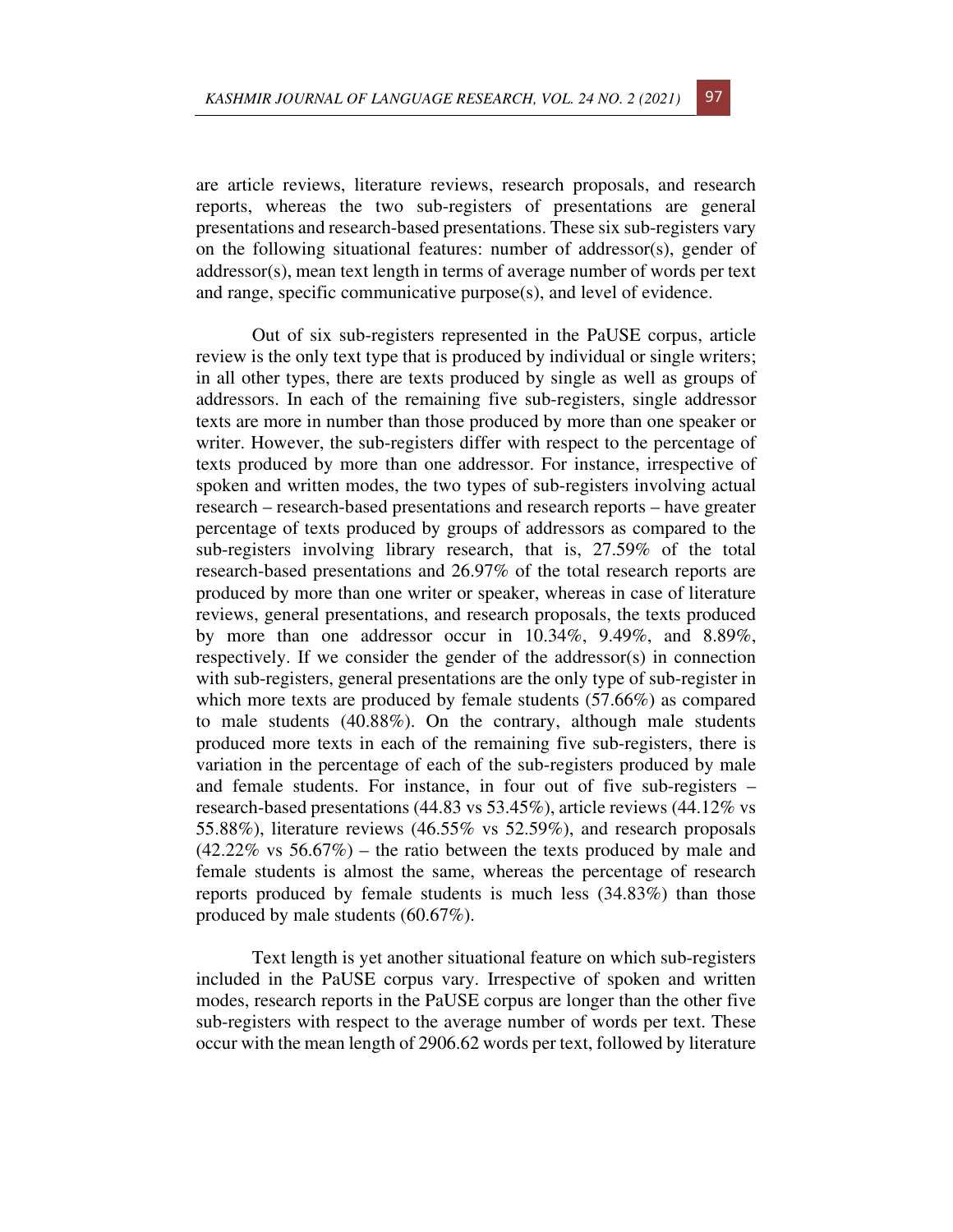reviews which have the mean length of 2438.06 words per text, research proposals with the mean length of 1986.52 words per text. Surprisingly, research-based presentations, on average, are slightly longer (1114.12 words per text) than article reviews (1102.15 words per text), whereas general presentations with the mean length of 766.83 are the shortest amongst all sub-registers represented in the PaUSE corpus. The most surprising aspect concerning the lengths of sub-registers is that some of the texts belonging to each sub-register are unexpectedly very short. For instance, the shortest text in the PaUSE corpus containing mere 115 words belongs to the sub-register of general presentations, while the shortest texts coming from the categories of research-based presentations, article reviews, literature reviews, research proposals, and research reports contain 130, 155, 252, 307, and 495 words, respectively. Some texts, on the other hand, from each sub-register are exceptionally longer than mean text length for each category. For instance, the longest texts belonging to the sub-registers of research reports, literature reviews, research-based presentations, research proposals, article reviews, and general presentations contain 6648, 5927, 4998, 4512, 3319, and 2984 words, respectively. The nature of very short and very long text from each sub-register will be explained with reference to discipline in the next section.

The sub-registers or text types also differ with respect to their communicative purposes. Research reports and research-based presentations, despite having different modes of production, have similar communicative purpose, that is, both report findings of an original research related to a field of study or explain the rationale, methods, and results of an original research. Moreover, general presentations and literature reviews, which are both based on library research, also have somewhat similar communicative purpose which is to investigate an issue by summarizing, incorporating, and synthesizing information from multiple sources. Furthermore, research proposals are somewhat related to research reports in the sense that the focus of both sub-registers is on original research, however, contrary to the communicative purpose of research reports presenting findings of a research already conducted -, research proposals explain the procedures that are to be followed in a future study. On the other hand, the communicative purpose of article reviews is different from that of all other sub-registers, that is, to present a positive and/or negative assessment of a single research article. Contrary to the involvement of multiple sources in case of other five text-types irrespective of their mode of production, the focus of article reviews is on a single article. Finally, all six sub-registers included in the PaUSE corpus, irrespective of spoken and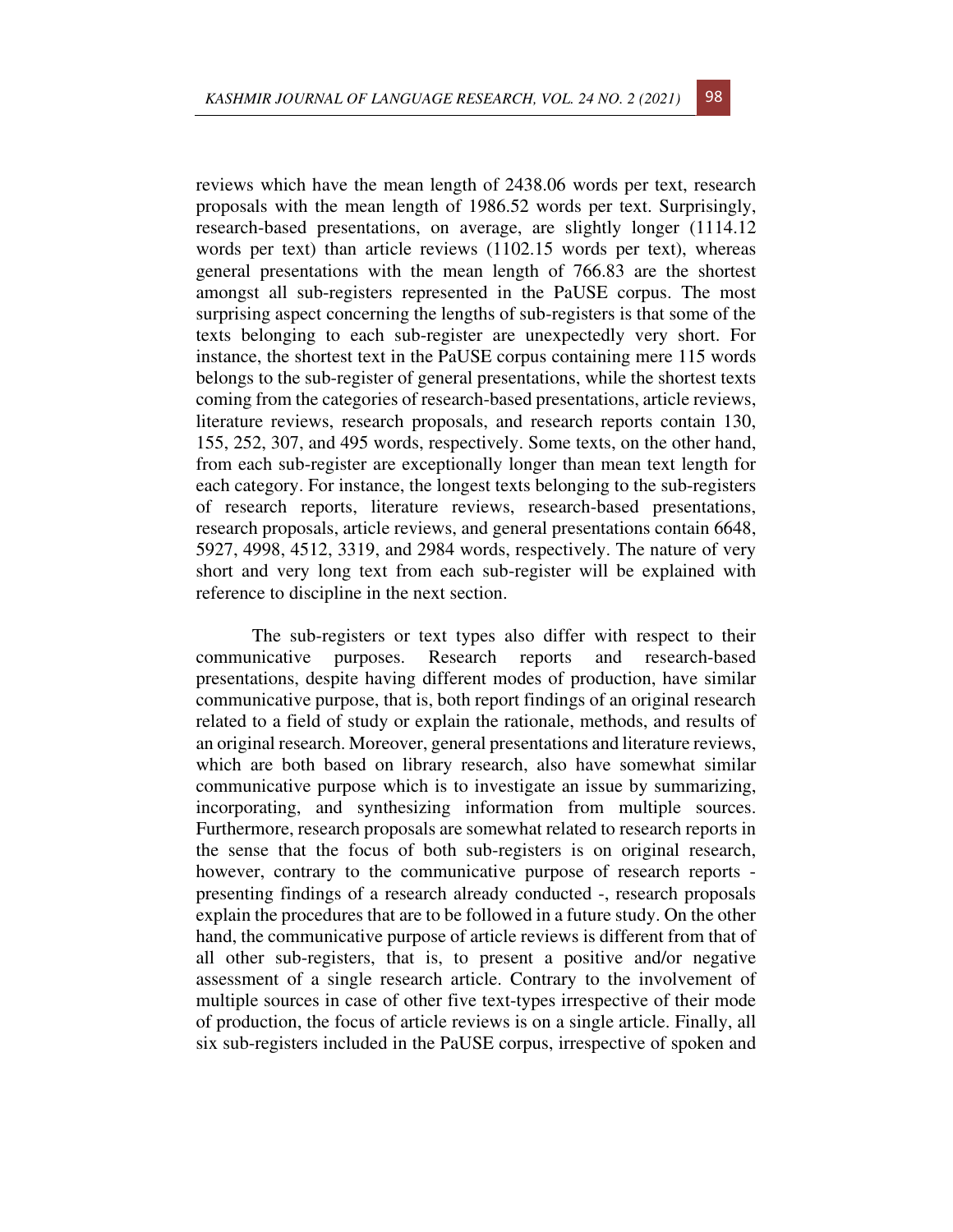written mode, share one common characteristic: they all contain reference to previous literature. However, the sub-registers differ from each other with respect to the extent to which previous literature is cited, with article review containing only one study and others incorporating multiple sources. The sub-registers also vary internally with reference to the amount of previous literature included. Furthermore, research reports, research-based presentations, and research proposals are similar in the sense that all contain description of the methods used or will be used to collect and analyze data.

Finally, the sub-registers included in the PaUSE corpus also differ in terms of level of evidence, that is, whether they contain primary evidence or secondary evidence. Research reports and research-based presentations are similar in their use of primary evidence, whereas general presentations, literature reviews, and article reviews contain secondary sources with the difference that article reviews only contain single or a handful of secondary sources while the other two usually are based on evidence from multiple sources. Finally, research proposals are different from all other sub-registers in the sense that although these do not contain primary evidence, however, since the purpose of research proposals is to present roadmap for future research including how data will be collected and analyzed, in this way, it can be said that it contains primary evidence.

## **3.4. Situational characteristics of sub-registers with respect to disciplines**

In this section, we will present the differences in the situational characteristics of each sub-register in connection with four disciplines represented in the PaUSE corpus. The characteristics of each sub-register in all four disciplines will be described on the following situational features: number of speaker or writer, gender of speaker or writer, text length.

General presentations from three out of four disciplines, excluding linguistics, are produced by single speakers with only one presentation from botany is given by more than one speaker. From linguistics, 36.36% of the total general presentations are made by more than one speaker. Furthermore, in three out of four disciplines, except education, more general presentations in the PaUSE corpus are produced by female students with botany having the highest percentage of general presentations produced by female students (i.e., 88%). However, the percentage of general presentations made by male students from education (52%) is slightly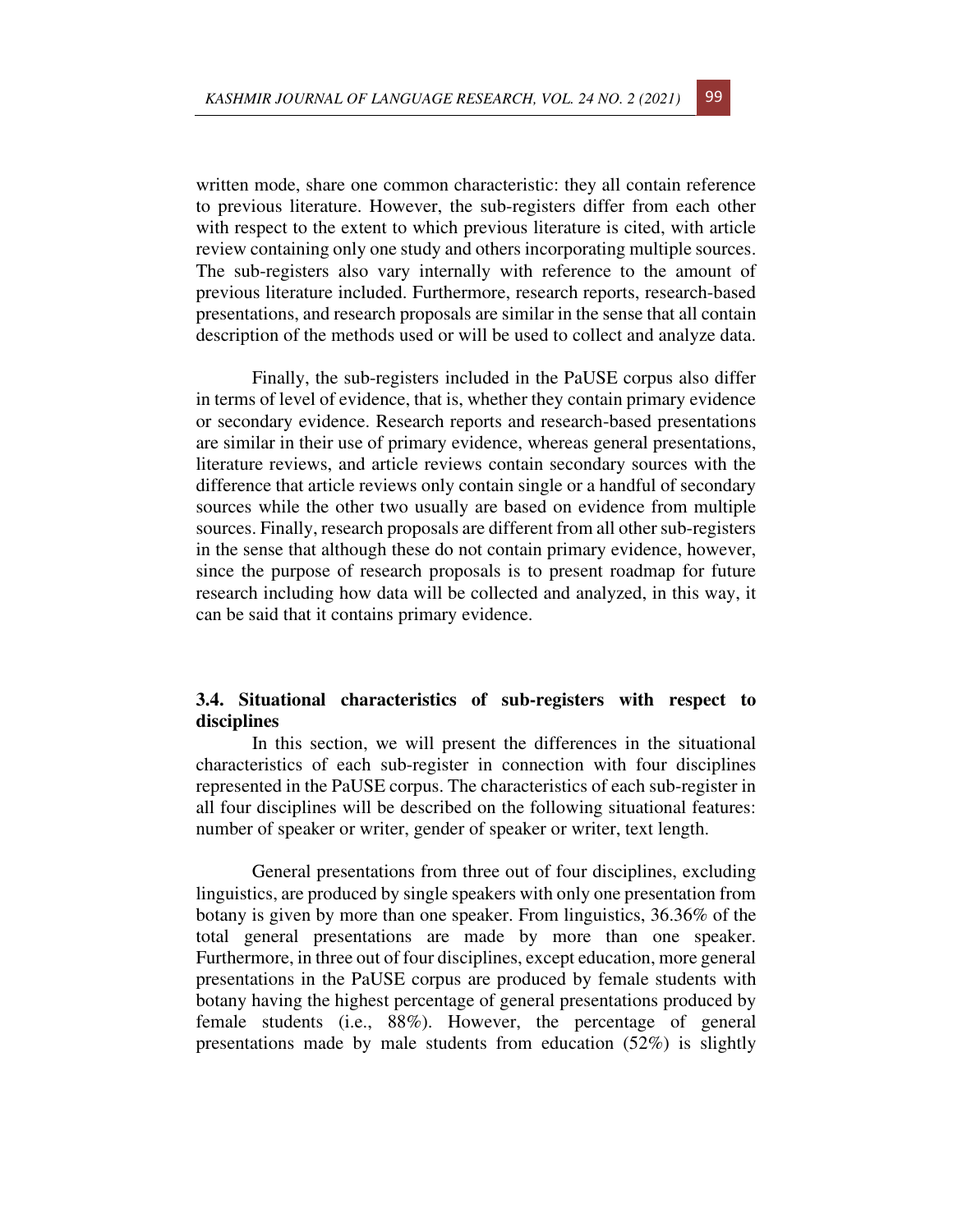higher than those produced by female students (48%). Moreover, general presentations made by the students of linguistics (1088.09 words per text) are much longer than those produced by the students of management sciences (694.59), botany (674.24 words per text), and education (643 words per text). Although all four disciplines have some fairly long general presentations presenting exhaustive review of literature on a given topic or issue, as indicated by maximum number of words in Table 3.1, it is very surprising that the shortest texts from each of the four disciplines are very short, that is, less than 150 words. The content of these presentations is mainly responsible for their short length. For instance, the shortest general presentations from botany and linguistics consist only of different definitions of a type of plant (botany) and two types of linguistic phenomenon, that is, phrasal movement and head movement (linguistics). On the other hand, the shortest general presentations from management sciences contain some examples related to gestures and postures as a type of non-verbal communication. Finally, the two shortest general presentation from education explain two other reasons for the short length of general presentations: code-switching and shortage of time. In case of both presentations, most of the content is delivered in Urdu and only the content presented in English is transcribed. Moreover, one of the presenters is not allowed to complete her presentation because of shortage of time as the class came to an end.

The second sub-register included in the PaUSE corpus – researchbased presentations – contains most of the texts from linguistics with only a handful of texts from the other three disciplines. Research-based presentations include presenting the report of a completed research paper (based on research reports) as well as describing the procedures that will be followed for conducting a future study (based on research proposals). Although most of the research-based presentations are given by single speakers, 37.5% of the research-based presentations from linguistics are produced by more than one speaker. As far as the gender of addressors is concerned, research-based presentations from education and management sciences produced by female students  $(62.5\% \text{ and } 57.14\% \text{ respectively})$  are slightly more in number as produced by male students, while the researchbased presentations coming from botany are exclusively produced by female students. However, in case of linguistics, the PaUSE corpus includes more texts produced by male students (55%) as compared to female students (42.5%). In terms of average number of words per text, researchpresentations from education (1510.5 words) are the longest, followed by those from linguistics (1114.98 words), management sciences (955.57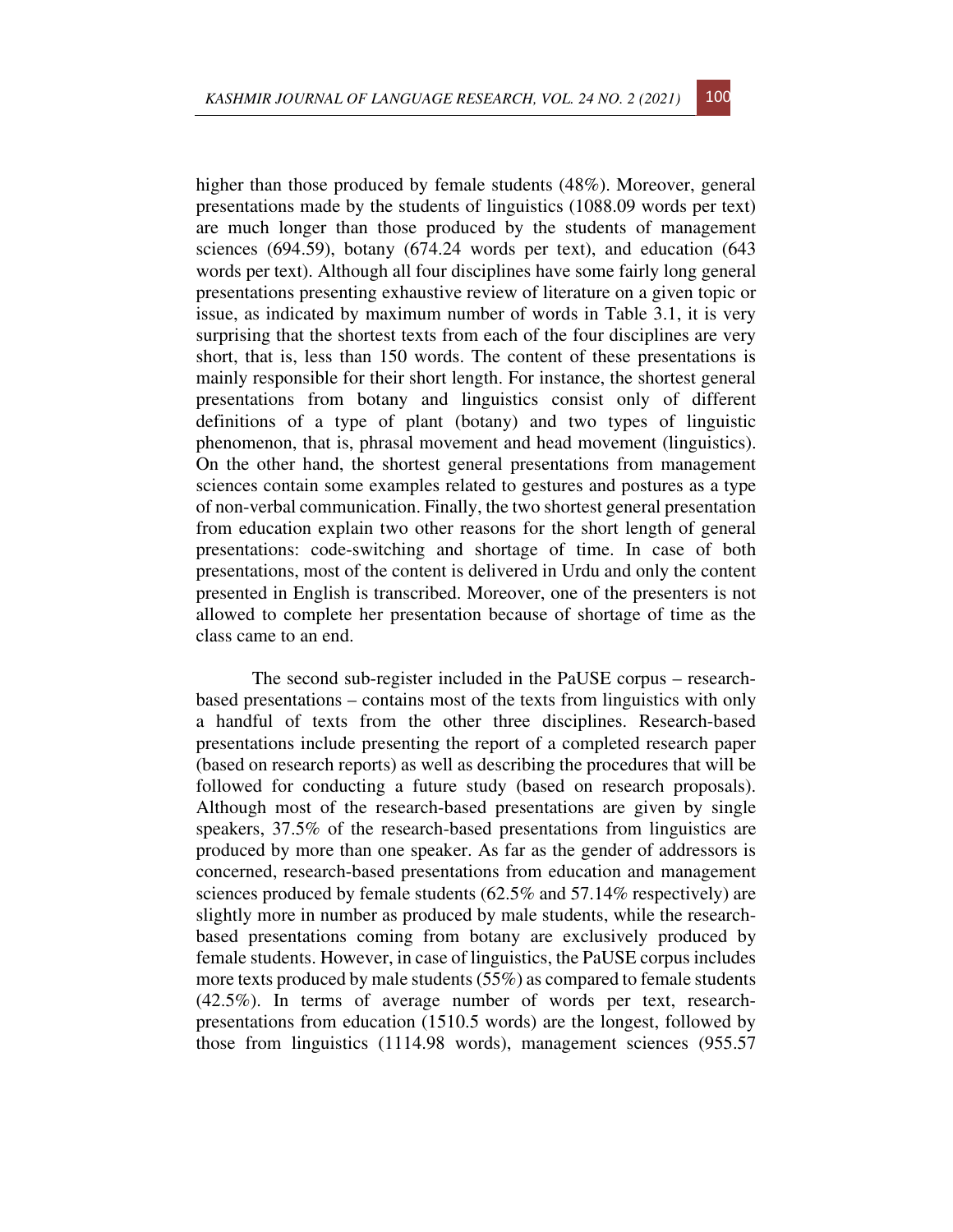words), and botany (415.67 words). Some of the research-based presentations are very long whereas some are very short. The length of these presentations is directly proportional to the relative importance given to some part(s) of the research. For instance, the longer research-based presentation present detailed accounts of research projects or reports describing introduction, literature review, methods, and/or results. Whereas the focus of presenters in case of shorter presentations is on some specific part. Apart from education, the other three disciplines include some short research-based presentations although only one of them contains less than 150 words. The shortest research-based presentations from botany and management sciences only present the results, while the one containing minimum number of words from linguistics is an incomplete presentation since the class instructor interrupted the presenters by asking questions right from the beginning and never let them complete their presentation.

Turning to the written sub-registers, article reviews mainly come from linguistics (61.76%) with a few texts from education (17.65%) and management sciences (20.59%) too while the PaUSE corpus does not contain any article review from botany. All the article reviews included in the PaUSE corpus were produced by single writers. Female students produced more article reviews from education (83%) whereas article reviews produced by male students from linguistics (61.90%) and management sciences (71.43%) are greater in number than those written by female students. On average, article reviews produced by the students of management sciences (2362 words per text) are longer than those produced by the students of education (1138.83 words per text) and linguistics (671.71). The longer article reviews include summaries of the articles as well as detailed comments whereas the shorter ones only contain comments on an article. For instance, the shortest article review is from linguistics which does not include summary of the article but contains only a few comments on the article.

Literature reviews in three out of four disciplines, excluding linguistics, are mainly produced by single authors. Surprisingly, there are more literature reviews from linguistics produced by multiple authors (55%) as compared to single-author literature reviews (45%). Most of the literature reviews from botany are produced by female students while male students produced more literature reviews as compared to female students from the other three disciplines. On average, literature reviews coming from botany are the longest (2720.97 words per text), closely followed by those from education (2709.65 words per text), and then management sciences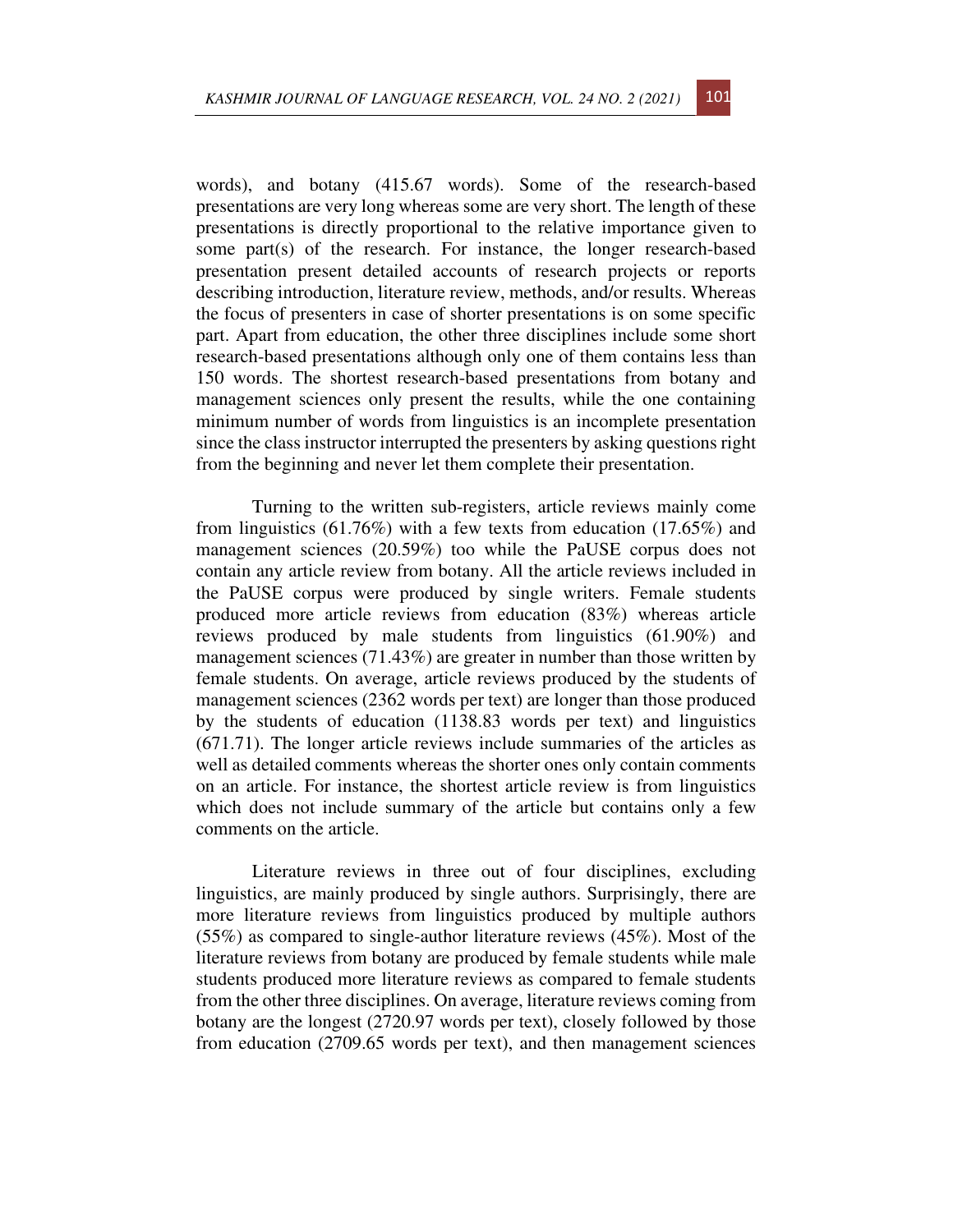(2356.5 words per text), and linguistics (1823.75 words per text). Some of the literature reviews from each discipline are very long incorporating and synthesizing a wide range of literature related to a topic or issue while the shorter ones contain a few sources and/or just summarize the findings of some sources. Moreover, many literature reviews do not include in-text citations; they only have a reference list at the end and thus resemble more with essays, whereas others contain in-text citations and no reference lists, while still others contain both reference lists as well as in-text citations.

As far as the sub-register of research proposal is concerned, in three out of four disciplines, barring linguistics, almost all the research proposals included in the PaUSE corpus are produced by single writers with one research proposal from management sciences coming from more than one writer. Similarly, although majority of the research proposals from linguistics also come from single authors, 20% of the total research proposals from linguistics are produced by more than one writer. Furthermore, male students produced more research proposals from botany and linguistics than female students whereas male and female students produced equal number of research proposals from education, and female students produced slightly more research proposals than male students in case of management sciences. In terms of average number of words per text, the longest research proposals included in the PaUSE corpus come from management sciences (2404.43 words per text), followed by those from linguistics (1916.10 words per text), education (1594.33 words per text), and botany (1286 words per text). As with other sub-registers, all four disciplines contain some very long research proposals. These long research proposals, irrespective of discipline, have detailed literature review including objectives and research questions, methodology, and proposed analytical procedures. Contrary to this homogeneity, the shorter research proposals from each discipline differ with respect to the parts focused. For instance, the shorter research proposals from botany only contain short introduction with no literature review, objectives, and very brief methodology, whereas those from education contain brief introduction, objectives, research questions, hypothesis, and a very brief description of framework. The shorter research proposals from linguistics are more like brief synopsis with short mention of objectives, research questions, and methods, while those from management sciences have very brief introduction followed by short description of methods.

Finally, in case of the sub-register of research reports represented in the PaUSE corpus, education is the only discipline with all single-author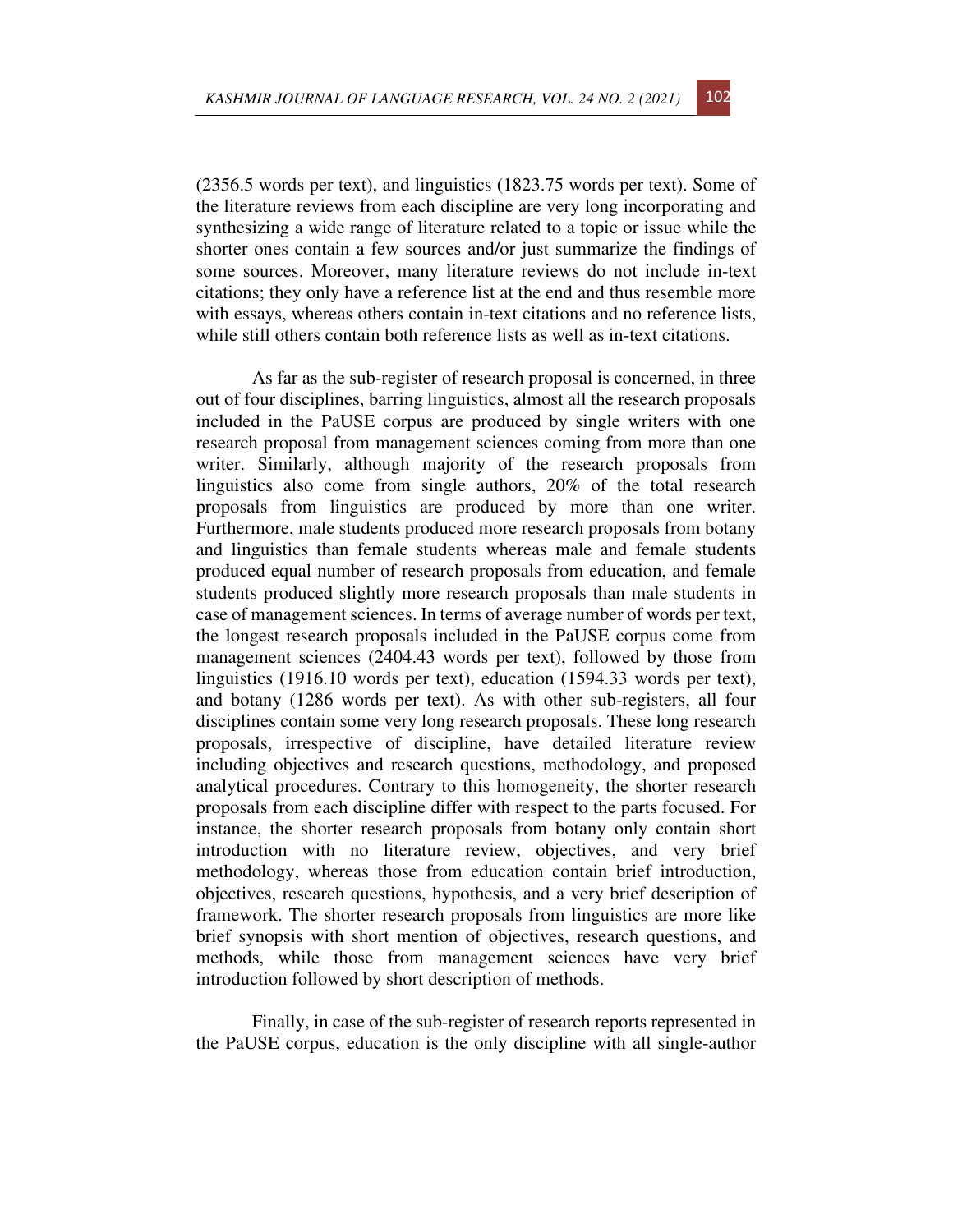research reports while the other three disciplines contain research reports produced by both single and groups of writers. However, the three disciplines differ with respect to the percentage of research reports produced by single versus group authors. The PaUSE corpus contains a lot more single-author research reports from management sciences and a slightly more single-authored research reports from botany whereas more texts included in the PaUSE corpus from linguistics come from multiple writers  $(55.55\%)$  as compared to those that come from single writers  $(44.44\%)$ . As far as the gender of the writer is concerned, female students from linguistics produced slightly more research reports than those produced by male students whereas in case of other three disciplines, research reports produced by male students are more in number than those written by female students. Moreover, in terms of average number of words per text, research reports from linguistics (3348.92 words per text) are the longest, followed by almost similar mean text length for those from education (2680.64 words per text), botany (2611.29 words per text), and management sciences (2515.86 words per text). Furthermore, the longer texts from all four discipline have one common characteristic: their format closely resembles the format of a published research article, and they contain all important parts of a published research paper such as introduction, methods, results, discussion, etc. The shorter texts from each discipline do not contain all these parts but mainly focus on methods and/or results. For instance, although the shorter research reports from botany, linguistics, and education contain most parts of a published research article, the explanation of each part is very brief and these shorter research reports are replete with tables and figures which were removed during the compilation of the PaUSE corpus which resulted in reducing the text length. The shorter texts from management sciences, on the other hand, only consist of very brief methods section followed by very short description of results. Finally, although all research reports from all four disciplines made use of primary evidence or data, the disciplines differ with respect to the use of quantitative versus qualitative evidence. Research papers included in the PaUSE corpus predominantly use qualitative analysis (around 80%), those from three disciplines excluding education also contain reports (around 20%) presenting results in quantitative terms. However, the percentage of quantitative reports in each of these disciplines is different with most research reports from management sciences making use of quantitative evidence (71.43%), followed by those from botany (42.86%) and linguistics (19.44%). These quantitative reports, besides presenting results of descriptive statistical measures, use variety of inferential statistical tests including t-test, Analysis of Variance (ANOVA), correlation, factor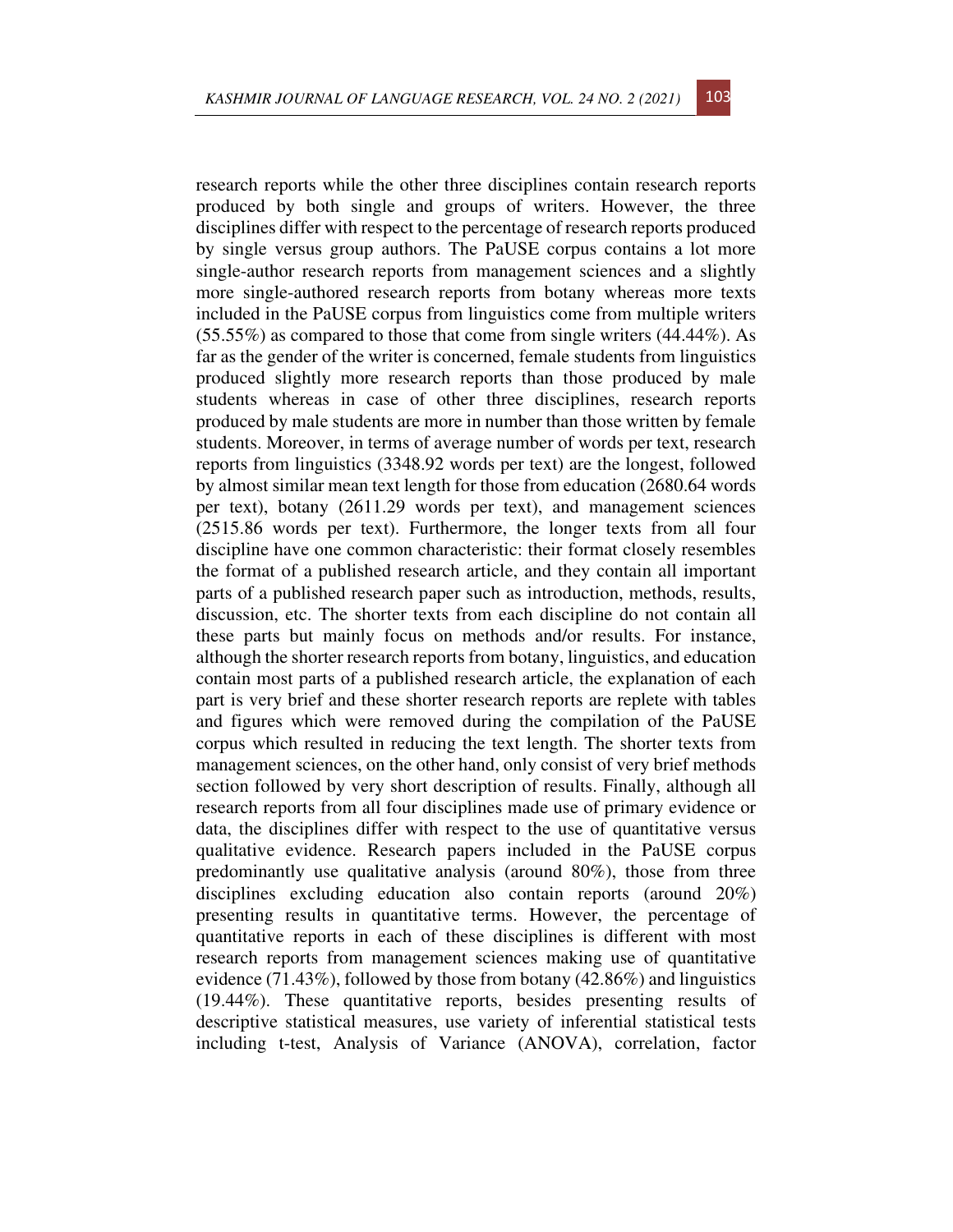analysis, etc. Moreover, some of the research reports that use qualitative evidence also present result in the form of percentages and frequencies, however, these are not treated as having quantitative evidence.

#### **4. Conclusion**

This study sought to explore variation in Pakistani university student English on situational characteristics with respect to four variables: registers, registers across disciplines, sub-registers, and sub-registers across disciplines. The findings clearly show that although there is variation in the situational characteristics of Pakistani university student English with respect to all four variables, there is more variation in the situational characteristics of the two main registers (presentations and assignments) due to different modes of production (spoken versus written) than in registers across disciplines, sub-registers, and sub-registers across disciplines. The two main registers differ with respect to the number and length of texts in each register, characteristics of addressor(s) with respect to number and gender, characteristics of addressees, relationship among addressor(s) and addressees, channel, production and comprehension circumstances, and time and place of communication. Moreover, presentations and assignments across disciplines differ with respect to the number and gender of addressor(s), text length, and topic or subject. Furthermore, the sub-registers included in the PaUSE corpus vary with respect to the number and gender of addressor(s), text length, communicative purpose, and level of evidence. Finally, the sub-registers also vary across disciplines with respect to text length, and number and gender of speakers or writers. The variation in the situational characteristics of Pakistani university student English makes a strong case for exploring variation in the linguistic characteristics of academic English produced by students in Pakistani universities which will be presented in future studies.

#### **References**

- Abdulaziz, M. (2017). *A multi-dimensional analysis of Pakistani learner writing* (Unpublished doctoral dissertation). Government College University, Faisalabad.
- Abdulaziz, M., Mahmood, M. A., &Azher, M. (2016). Variation in learner's argumentative essays: A multidimensional comparative analysis. *Science International, 28*(4), 413-424.
- Adel, A., &Erman, B. (2012). Recurrent word combinations in academic writing by native and non-native speakers of English: A lexical bundles approach. *English for Specific Purposes, 31*, 81-92.

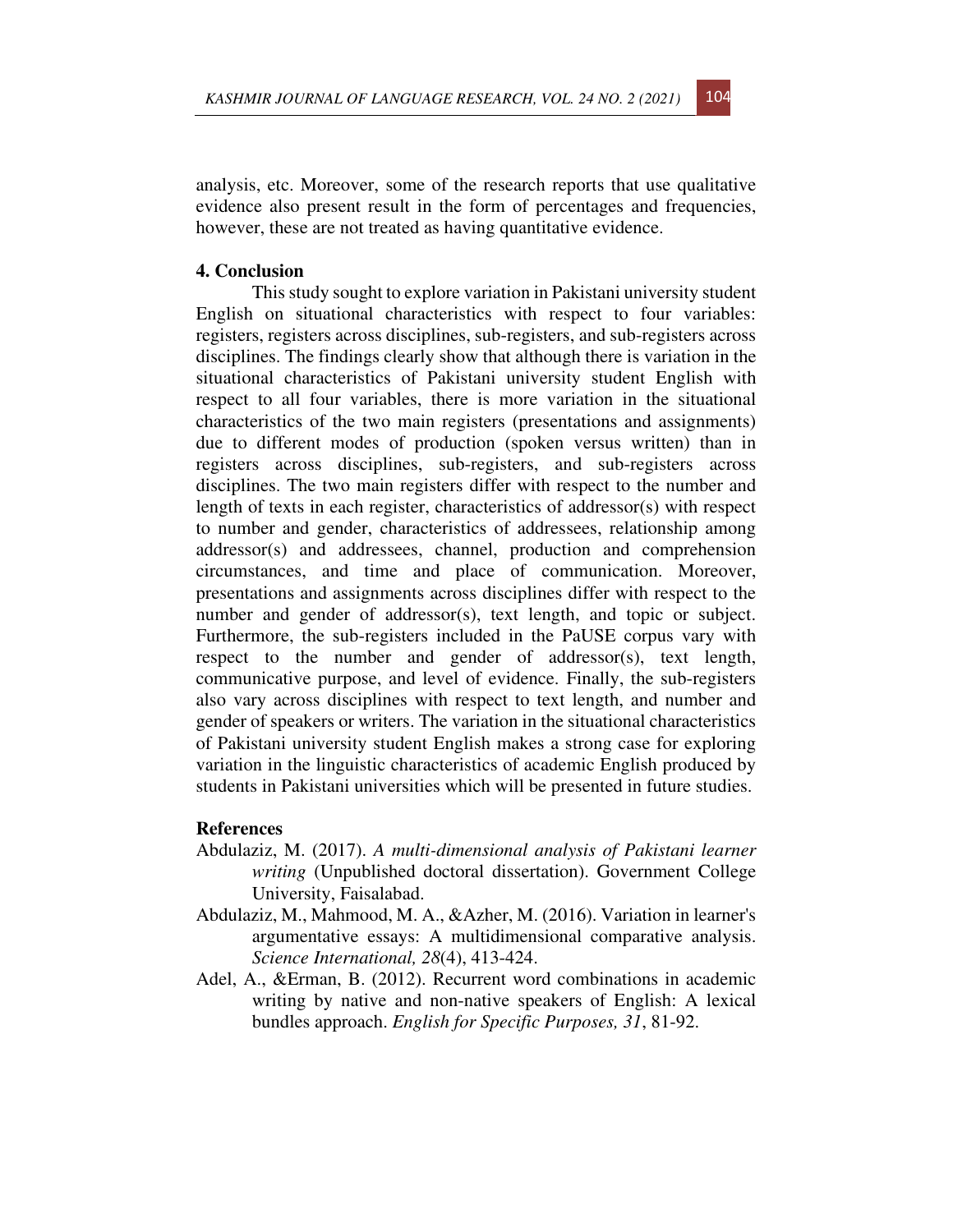- Afsar, A., & Kamran, U. (2011). Comparing consonantal phonemes of Pakistani Standard English with British Standard English. *Kashmir Journal of Language Research, 14*(1), 29-48.
- Ahmad, S., & Mahmood, M. A. (2015). Comparing explicit features of Pakistani press reportage with British press reportage: A multidimensional analysis. *NUML Journal of Critical Inquiry, 13*(2), 1- 31.
- Ahmad, S., & Mahmood, M. A. (2016). Linguistic variation among newspapers in Pakistani print Media: A multidimensional analysis. *Kashmir Journal of Language Research,19*(1), 135-156.
- Ali, S., & Ahmad, S. (2016). Discourse style variation among the leading novelists of Pakistani fiction in English: A multidimensional analysis. *ELF Annual Research Journal, 18*, 227-246.
- Ali, S., & Ahmad, S. (2017). Discourse style of Pakistani fiction in English: A multidimensional analysis. *Balochistan Journal of Linguistics, 5*, 9-28.
- Ali, S., & Ahmad, S. (2019). Bilingual creativity and world Englishes: A comparative multidimensional analysis of Pakistani English general fiction with British general fiction. *Kashmir Journal of Language Research, 22*(1), 121-144.
- Ali, S., & Shakir, M. A. (2016). Style variation among the sub-genres of Pakistani fiction in English: A multidimensional analysis. Journal *of Social Sciences, 7*(2), 89-114.
- Alvi, U., Mehmood, M. A., & Rasool, S. (2016). A multidimensional analysis of Pakistani press editorials. *The Dialogue, 11*(3), 270-284.
- Asghar, S. A., Mahmood, M. A., & Asghar, Z. (2018a). A multidimensional analysis of Pakistani legal English. *International Journal of English Linguistics, 8*(5), 215-229.
- Asghar, S. A., Mahmood, M. A., & Asghar, Z. (2018b). Linguistic variation across Pakistani legal genres: A multidimensional analysis. *ELF Annual Research Journal, 20*, 133-158.
- Barbieri, F. (2015). Involvement in university classroom discourse: Register variation and interactivity. *Applied Linguistics, 36*(2), 151- 173.
- Baumgardner, R. (1990). The indigenization of English in Pakistan. *English Today*, *6*(1), 59-65.
- Baumgardner, R. (1993). Utilizing Pakistani newspaper English to teach grammar. In R. Baumgardner (Ed.), *The English language in Pakistan* (pp. 255-273). Karachi: Oxford University Press.
- Baumgardner, R. (1995). Pakistani English: Acceptability and the norm. *World Englishes, 14*(2), 261-71.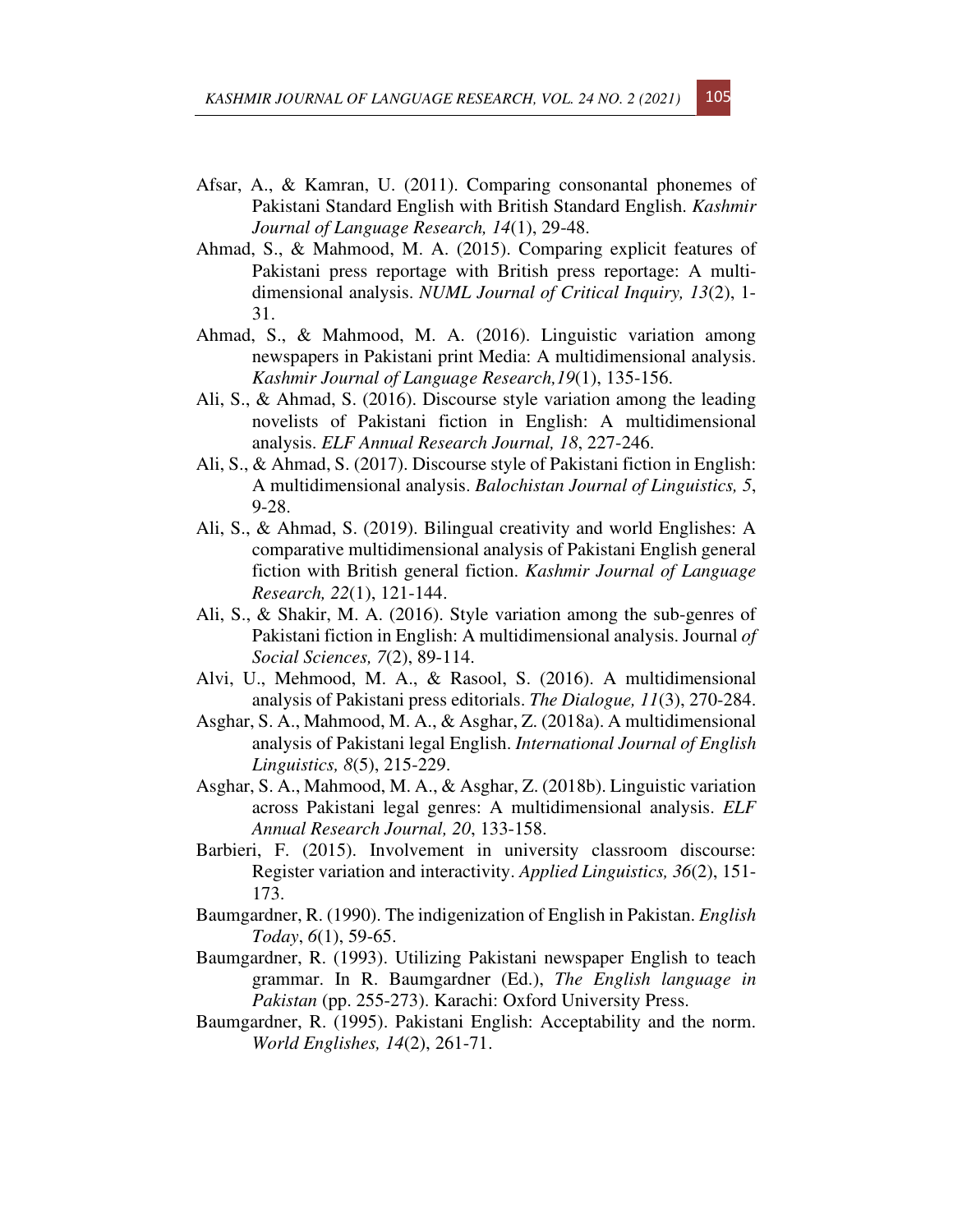- Baumgardner, R. (1998). Word-formation in Pakistani English. *English World-Wide, 19*(2), 205-246.
- Baumgardner, R., Kennedy, A., & Shamim, F. (1993). The Urduization of English in Pakistan. In R. Baumgardner (Ed.), *The English language in Pakistan* (pp. 83-203). Karachi: Oxford University Press.
- Begum, M. (2016). *Linguistic variation across academic writing of Pakistani university students: A multidimensional analysis* (Unpublished doctoral dissertation). Government College University, Faisalabad.
- Biber, D. (1988). *Variation across speech and writing.* Cambridge: Cambridge University Press.
- Biber, D. (1994). An analytical framework for register studies. In D. Biber & E. Finegan (Eds.), *Sociolinguistic perspectives on register* (pp. 31-56). New York: Oxford University Press.
- Biber, D. (2006a). Stance in spoken and written university registers. *Journal of English for Academic Purposes, 5*, 97-116.
- Biber, D. (2006b). *University language: A corpus-based study of spoken and written registers.* Amsterdam: John Benjamins.
- Biber, D., & Barbieri, F. (2007). Lexical bundles in university spoken and written registers. *English for Specific Purposes, 26*, 263-286.
- Biber, D., & Conrad, S. (2009). *Register, genre, and style.* New York: Cambridge University Press.
- Biber, D., Conrad, S., & Cortes, V. (2004). *If you look at*…: Lexical bundles in university teaching and textbooks. *Applied Linguistics, 25*(3), 371-405.
- Biber, D., Conrad, S., Reppen, R., Byrd, P., &Helt, M. (2002). Speaking and writing in the university: A multidimensional comparison. *TESOL Quarterly, 36*(1), 9-48.
- Biber, D., Conrad, S., Reppen, R., Byrd, P., Helt, M., Clark, V., … Urzua, A. (2004). *Representing language use in the university: Analysis of the TOEFL 2000 spoken and written academic language corpus* (TOEFL Monograph Series No. MS-25). Princeton, NJ: Educational Testing Service.
- Biber, D., & Gray, B. (2016). *Grammatical complexity in academic English: Linguistic change in writing*. Cambridge: Cambridge University Press.
- Cao, Y., & Xiao, R. (2013). A multi-dimensional contrastive study of English abstracts by native and non-native writers. *Corpora, 8*(2), 209-234.
- Carkin, S. (2001). *Pedagogic discourse in introductory classes: Multidimensional analysis of textbooks and lectures in biology and*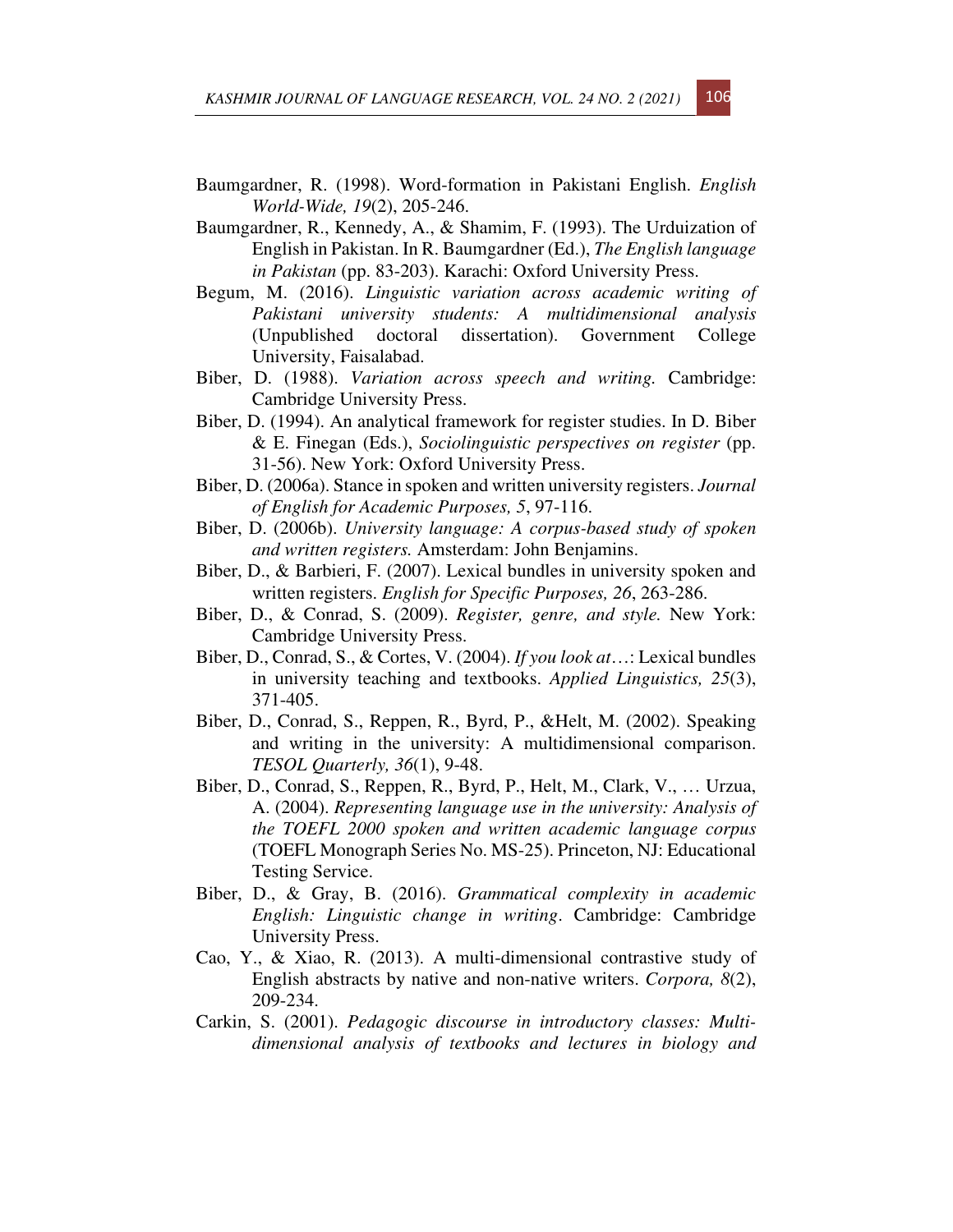*macroeconomics* (Unpublished doctoral dissertation). Northern Arizona University, Flagstaff.

- Chen, Y.-H., & Baker, P. (2010). Lexical bundles in L1 and L2 academic writing. *Language Learning and Technology, 14*(2), 30-49.
- Conrad, S. (1996a). *Academic discourse in two disciplines: Professional writing and student development in biology and history* (Unpublished doctoral dissertation). Northern Arizona University, Flagstaff.
- Conrad, S. (1996b). Investigating academic texts with corpus-based techniques: An example from biology. *Linguistics and Education, 8*, 299-326.
- Conrad, S. (2018). The use of passives and impersonal style in civil engineering writing. *Journal of Business and Technical Communication, 32*(1), 38-76.
- Cooper, A., & Bikowski, D. (2007). Writing at the graduate level: What tasks do professors actually require? *Journal of English for Academic Purposes, 6,* 206-221.
- Cortes, V. (2002). Lexical bundles in freshman composition. In R. Reppen, S. Fitzmaurice, & D. Biber (Eds.), *Using corpora to explore linguistic variation* (pp. 131-145). Amsterdam: John Benjamins.
- Cortes, V. (2004). Lexical bundles in published and student disciplinary writing: Examples from history and biology. *English for Specific Purposes, 23*, 397-423.
- Csomay, E. (2002). Variation in academic lectures: Interactivity and level of instruction. In R. Reppen, S. Fitzmaurice, & D. Biber (Eds.), *Using corpora to explore linguistic variation* (pp. 203-224). Amsterdam: John Benjamins.
- Csomay, E. (2005). Linguistic variation within university classroom talk: A corpus-based perspective. *Linguistics and Education, 15*, 243-274.
- Csomay, E. (2006). Academic talk in American university classrooms: Crossing the boundaries of oral-literate discourse. *Journal of English for Academic Purposes, 5*, 117-135.
- Csomay, E. (2007). A corpus-based look at linguistic variation in classroom interaction: Teacher talk versus student talk in American university classes. *Journal of English for Academic Purposes, 6*, 336-355.
- Csomay, E. (2015). A corpus-based analysis of linguistic variation in teacher and student presentations in university settings. In V. Cortes & E. Csomay (Eds.), *Corpus-based research in applied linguistics: Studies in honor of Doug Biber* (1-24). Philadelphia: John Benjamins Publishing Company.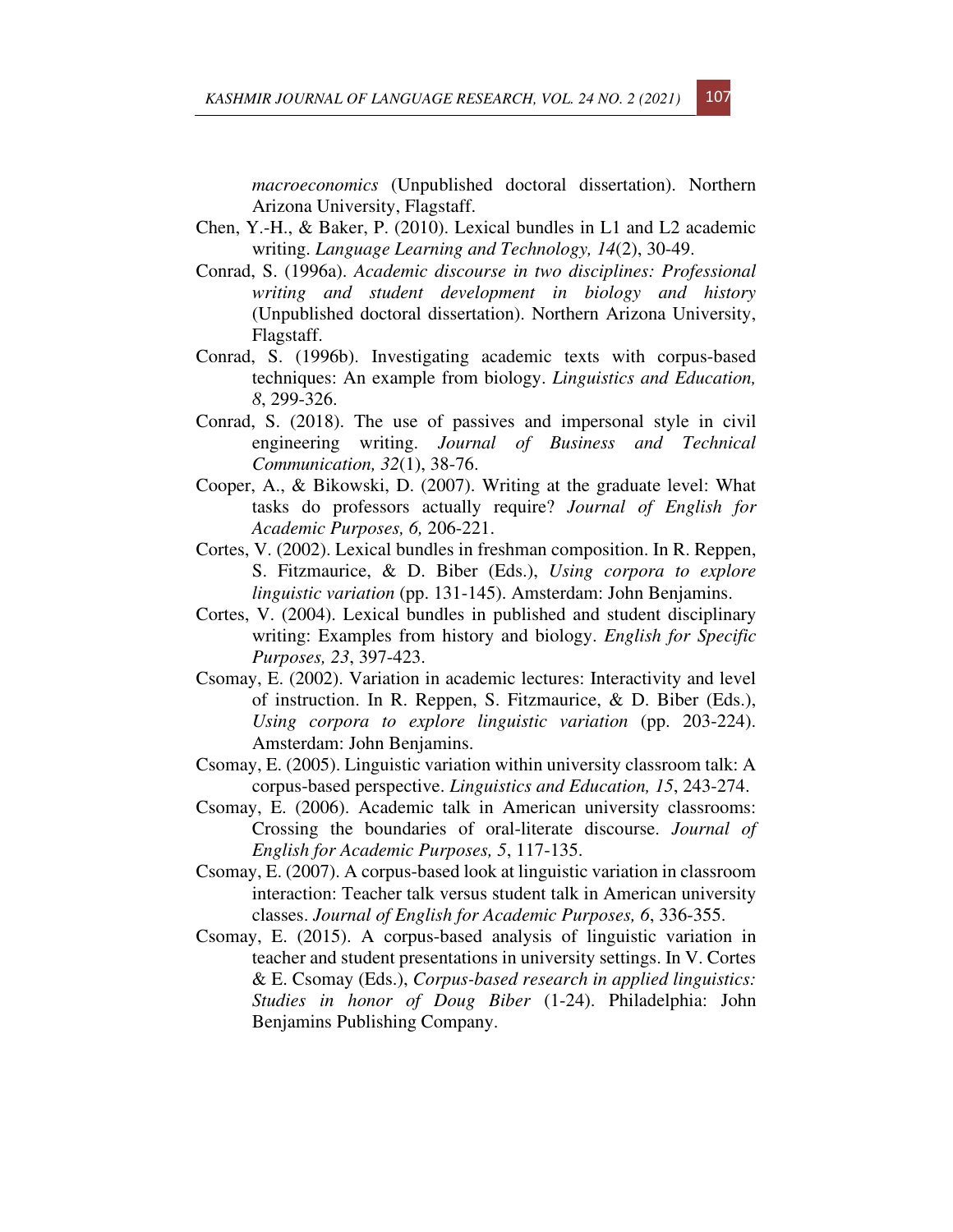- Edwards, J. A., & Lampert, M. D. (Eds.). (1993). *Talking data: Transcription and coding indiscourse research*. Hillsdale: Lawrence Erlbaum.
- Egbert, J. (2014). *Reader perceptions of linguistic variation in published academic writing* (Unpublished doctoral dissertation). Northern Arizona University, Flagstaff.
- Fortanet, I. (2004). The use of 'we' in university lectures: Reference and function. *English for Specific Purposes, 23*, 45-66.
- Friginal, E., & Mustafa, S. S. (2017). A comparison of U.S.-based and Iraqi English research article abstracts using corpora. *Journal of English for Academic Purposes, 25*, 45-57.
- Gardner, S., Nesi, H., & Biber, D. (2019). Discipline, level, genre: Integrating situational perspectives in a new MD analysis of university student writing. *Applied Linguistics, 40*(4), 646-674.
- Gray, B. (2010). On the use of demonstrative pronouns and determiners as cohesive devices:
- A focus on sentence-initial *this/these* in academic prose. *Journal of English for Academic Purposes, 9*, 167-183.
- Gray, B. (2011). *Exploring academic writing through corpus linguistics: When discipline tells only part of the story* (Unpublished doctoral dissertation). Northern Arizona University, Flagstaff.
- Gray, B., & Cortes, V. (2011). Perception vs. evidence: An analysis of *this* and *these* in academic prose. *English for Specific Purposes, 30*, 31- 43.
- Hardy, J. A. (2015). Multi-dimensional analysis of academic discourse. In P. Baker & T. McEnery (Eds.), *Corpora and discourse studies: Integrating discourse and corpora* (pp. 155-174). Hampshire: Palgrave Macmillan.
- Hardy, J. A., &Friginal, E. (2016). Genre variation in student writing: A multi-dimensional analysis. *Journal of English for Academic Purposes, 22*, 119-131.
- Hardy, J. A., &Römer, U. (2013). Revealing disciplinary variation in student writing: A multi-dimensional analysis of the Michigan corpus of upper-level student papers (MICUSP). *Corpora, 8*(2), 183-207.
- Hussain, Z., Mahmood, M. A., &Azher, M. (2016). Register variation in Pakistani English: A multidimensional approach. *Science International, 28*(4), 391-402.
- Hyland, K. (2009). *Academic discourse: English in a global context*. London: Continuum. Iberri-Shea, G. (2011). Speaking in front of the class: A multi-dimensional comparison of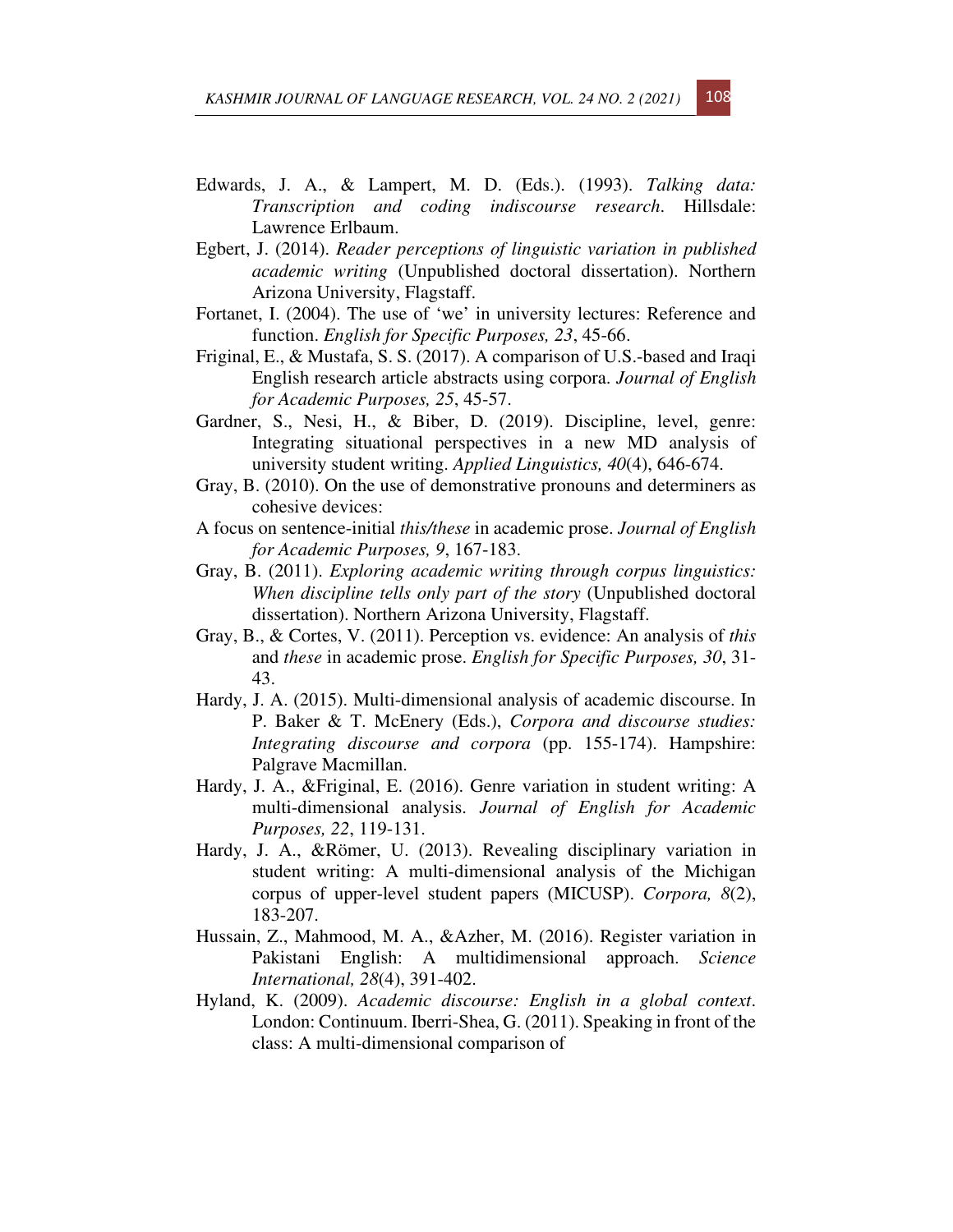- university student public speech and university language. *Classroom Discourse, 2*(2), 251-267.
- Jabeen, F., Mahmood, M. A., & Rasheed, S. (2011). An attitudinal study of Pakistani English. *Interdisciplinary Journal of Contemporary Research in Business, 3*(5), 109-119.
- Jabeen, F., Rai, M. A., &Arif, S. (2011). A corpus based study of discourse markers in British and Pakistani speech. *International Journal of Language Studies, 5*(4), 69-86.
- Kachru, B. (1983). *The Indianization of English: The English language in India.* New Delhi: Oxford University Press.
- Kachru, B. (1988). The sacred cows of English. *English Today, 16*(1), 3-8.
- Kennedy, A. (1993). A bribe by any other name…: Terms of gratification in Pakistani English. In R. Baumgardner (Ed.), *The English language in Pakistan* (pp. 204-211). Karachi: Oxford University Press.
- Leedham, M., & Fernandez-Parra, M. (2017). Recounting and reflecting: The use of first person pronouns in Chinese, Greek and British students' assignments in engineering. *Journal of English for Academic Purposes, 26*, 66-77.
- Mahboob, A. (2009). English as an Islamic language: A case study of Pakistani English. *World Englishes, 28*(2), 175-189.
- Mahboob, A., & Ahmar, N. H. (2004). Pakistani English: Phonology. In E. W. Schneider, K. Burridge, B. Kortmann, R. Mesthrie, & C. Upton (Eds.), *A handbook of varieties of English: A multimedia reference tool*. New York: Mouton de Gruyter.
- Mahmood, M. A. (2009). *A corpus based analysis of Pakistani English* (Unpublished doctoral dissertation). Bahauddin Zakariya University, Multan.
- Mahmood, M. A., & Hussain, Z. (2016). Linguistic variation across written registers of Pakistani English: A multidimensional analysis. *Pakistan Journal of Languages and Translation Studies, 4*, 15-36.
- Mahmood, R. (2009). *A lexico-grammatical study of noun phrase in Pakistani English* (Unpublished doctoral dissertation). Bahauddin Zakariya University, Multan.
- Malik, S., & Saeed, T. (2015). Lack of aspiration in unvoiced plosives in Pakistani English: An acoustic analysis based study. *Kashmir Journal of Language Research, 18*(3), 87-103.
- Nesi, H., &Basturkmen, H. (2006). Lexical bundles and discourse signaling in academic lectures. *International Journal of Corpus Linguistics, 11*(3), 283-304.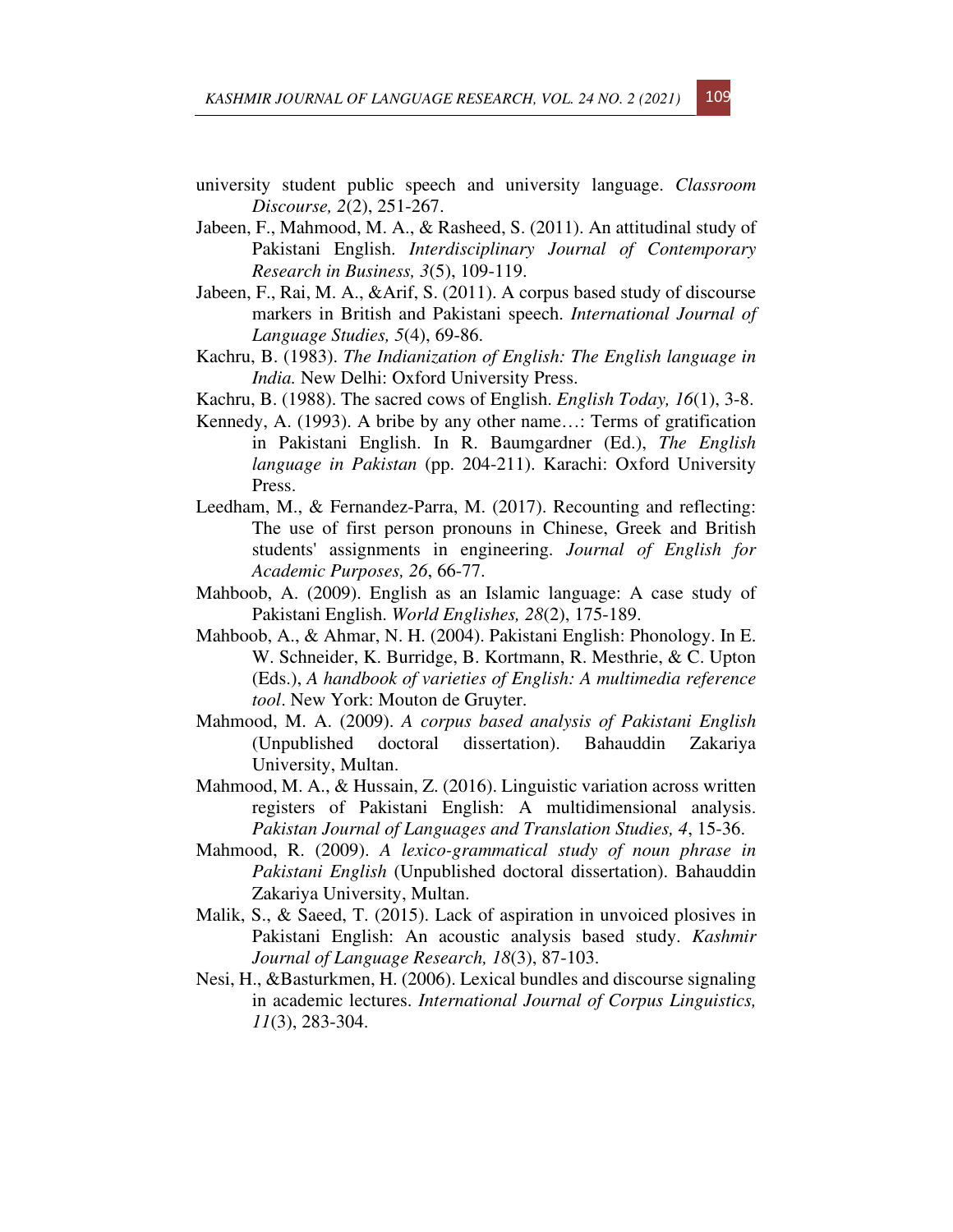- O'Boyle, A. (2014). 'You' and 'I' in university seminars and spoken learner discourse. *Journal of English for Academic Purposes, 16, 40-56.*
- Peacock, M. (2011). A comparative study of introductory *it* in research articles across eight disciplines. *International Journal of Corpus Linguistics, 16*(1), 72-100.
- Poos, D., & Simpson, R. (2002). Cross-disciplinary comparisons of hedging: Some findings from the Michigan corpus of academic spoken English. In R. Reppen, S. Fitzmaurice, & D. Biber (Eds.), *Using corpora to explore linguistic variation* (pp. 3-23). Amsterdam: John Benjamins.
- Qasim, S., & Shakir, A. (2016). Linguistic variation of Pakistani fiction and non-fiction book blurbs: A multidimensional analysis. *ELF Annual Research Journal, 18*, 185-206.
- Rahman, T. (2010). *Pakistani English: The linguistic description of a nonnative variety of English* (2<sup>nd</sup> ed.). Islamabad: National Institute of Pakistan Studies, Quaid-i-Azam University.
- Rashid, A., & Mahmood, M. A. (2019). Linguistic variations across disciplines: A multidimensional analysis of Pakistani research articles. *Global Social Sciences Review, 4*(1), 23-33.
- Rashid, A., Mahmood, M. A., & Ahmad, S. (2017). Linguistic variation across research sections: A multidimensional analysis of Pakistani academic journal articles. *Global Language Review, 2*, 15-37.
- Romer, U., & O'Donnell, M. B. (2011). From student hard drive to web corpus (part 1): The design, compilation and genre classification of the Michigan corpus of upper-level student papers (MICUSP). *Corpora, 6*(2), 159-177.
- Shakir, A. (2013). *Linguistic variation across print advertisements in Pakistani media: A multidimensional analysis* (Unpublished doctoral dissertation). International Islamic University, Islamabad.
- Shakir, M., &Deuber, D. (2018). A multidimensional study of interactive registers in Pakistani and US English. *World Englishes, 37*, 607- 623.
- Staples, S., Egbert, J., Biber, D., & Gray, B. (2016). Academic writing development at the university level: Phrasal and clausal complexity across level of study, discipline, and genre. *Written Communication, 33*(2), 149-183.
- Staples, S., & Reppen, R. (2016). Understanding first-year L2 writing: A lexico-grammatical analysis across L1s, genres, and language ratings. *Journal of Second Language Writing, 32*, 17-35.